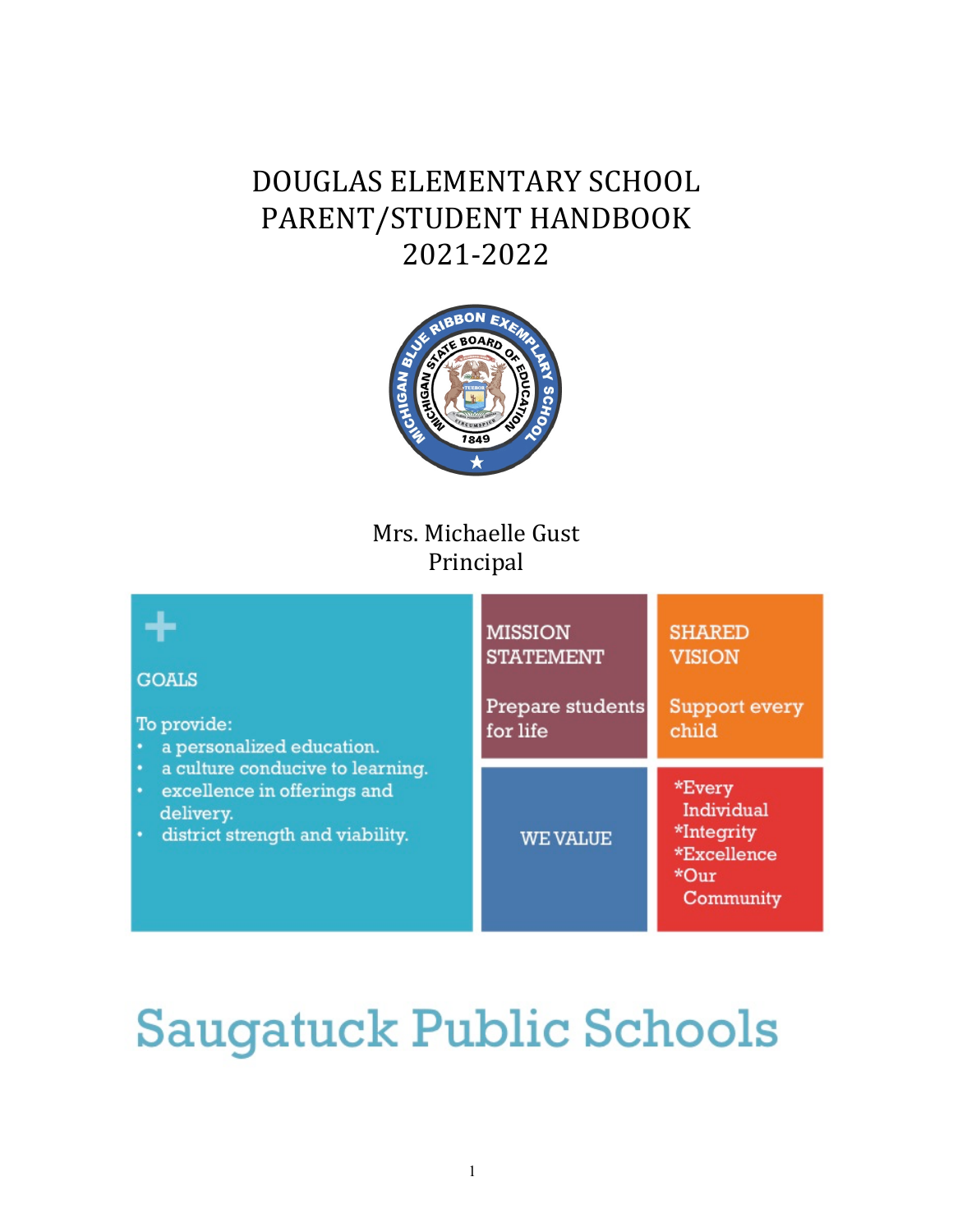| <b>INDEX</b>                             |           |  |
|------------------------------------------|-----------|--|
| <b>Information at a Glance:</b>          | $4 - 5$   |  |
| <b>Academics and Programs:</b>           | $6 - 7$   |  |
| <b>Academic Testing</b>                  | 6         |  |
| Curriculum                               | 6         |  |
| <b>Extracurricular Opportunities</b>     | 6         |  |
| <b>Field Trips</b>                       | 6         |  |
| <b>Grading Policy</b>                    | 6         |  |
| <b>Guidance and Counseling Program</b>   | 6         |  |
| Helping Your Child                       | 7         |  |
| <b>Homework Guidelines</b>               | 7         |  |
| <b>Special Programs</b>                  | 7         |  |
| Attendance:                              | 8         |  |
| <b>Arrival and Departure</b>             | 8         |  |
| Truancy                                  | 8         |  |
| <b>Attendance and Absences</b>           | 8         |  |
| <b>Student Leaving School Early</b>      | 8         |  |
| Transfer or Moving from the District     | $\, 8$    |  |
| <b>Vacation Policy</b>                   | 8         |  |
| <b>Behavior Guidelines/Discipline:</b>   | $9 - 13$  |  |
| <b>Bus Policy</b>                        | $9 - 10$  |  |
| Cheating                                 | 10        |  |
| Drugs, Alcohol, and Tobacco              | 10        |  |
| Harassment and/or Intimidation           | 11        |  |
| <b>Sexual Harassment</b>                 | 11        |  |
| Lunchroom Behavior                       | 11        |  |
| Lunchroom Rules                          | 11        |  |
| <b>Playground Rules</b>                  | 12        |  |
| Weapons                                  | 12        |  |
| <b>Behavior Rubric Definitions</b>       | 12-13     |  |
| <b>Building and General Policies:</b>    | $13 - 15$ |  |
| Advertising & Posters in School Building | 13        |  |
| <b>Bicycles</b>                          | 13        |  |
| <b>Personal Appearance</b>               | 13        |  |
| Food Service                             | 13-14     |  |
| <b>Fund Raising</b>                      | 14        |  |
| <b>Hallway Lockers</b>                   | 14        |  |
| Housekeeping                             | 14        |  |
| Lost and Found                           | 14        |  |
| Personal Property                        | 15        |  |
| Theft                                    | 15        |  |
| <b>Phone Calls</b>                       | 15        |  |
| <b>Room Parties</b>                      | 15        |  |
| <b>School Hours</b>                      | 15        |  |
| <b>School Starting Age</b>               | 15        |  |
| <b>School Supplies and Property</b>      | 15        |  |
| <b>Students Staying After School</b>     | 15        |  |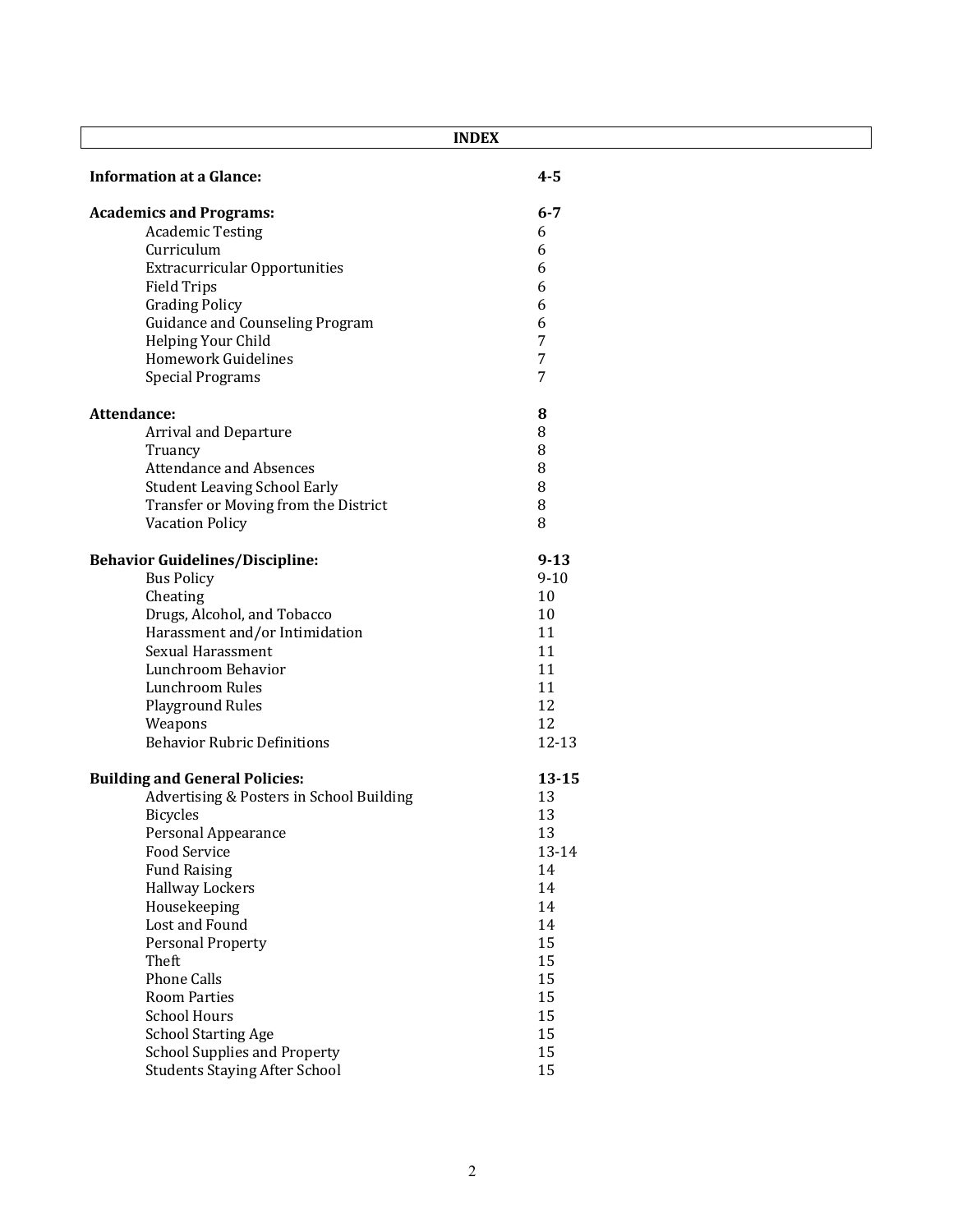| Communication:                                     | 16        |
|----------------------------------------------------|-----------|
| <b>Annual Report</b>                               | 16        |
| <b>Communication to Divorced Parents</b>           | 16        |
| <b>Communication with Home</b>                     | 16        |
| Illness                                            | 16        |
| <b>Concerns and Questions</b>                      | 16        |
| Parent/Teacher Organization (PTO)                  | 16        |
| <b>Health and Safety:</b>                          | $17 - 18$ |
| Animals and Pets                                   | 17        |
| <b>Emergency Information Form</b>                  | 17        |
| <b>Emergency Dismissal</b>                         | 17        |
| Fire/Tornado/Safety Drills                         | 17        |
| First Aid                                          | 17        |
| Health/Recess                                      | 18        |
| <b>School Messenger</b>                            | 18        |
| <b>Laser Pointers</b>                              | 18        |
| <b>Medication Policy</b>                           | 18        |
| <b>School Nurse</b>                                | 18        |
| Tornado Watches/Warnings                           | 18        |
| <b>Federal Required Annual Notices and More:</b>   | 19-20     |
| <b>Public Notice Of Student Record Regulations</b> | 19        |
| Notice To Parents of Pesticide Application 25      | 19        |
| Saugatuck Public Schools Title IX Coordinator      | 19        |
| Family Education Rights and Privacy Act (FERPA)    | 20        |
| Protection of Pupil Rights Amendment               | 20        |
| <b>McKinney Vento Act</b>                          | 20        |
| Individuals with Disabilities Education Act        | 20        |
| MATTS Safe School Law, PA 241 of 2011              | 20        |
| Cardiac Emergency Response Plan                    | 20        |
| Anaphylaxis Policy                                 | 20        |
| Volunteer Code of Conduct                          | 21        |
|                                                    |           |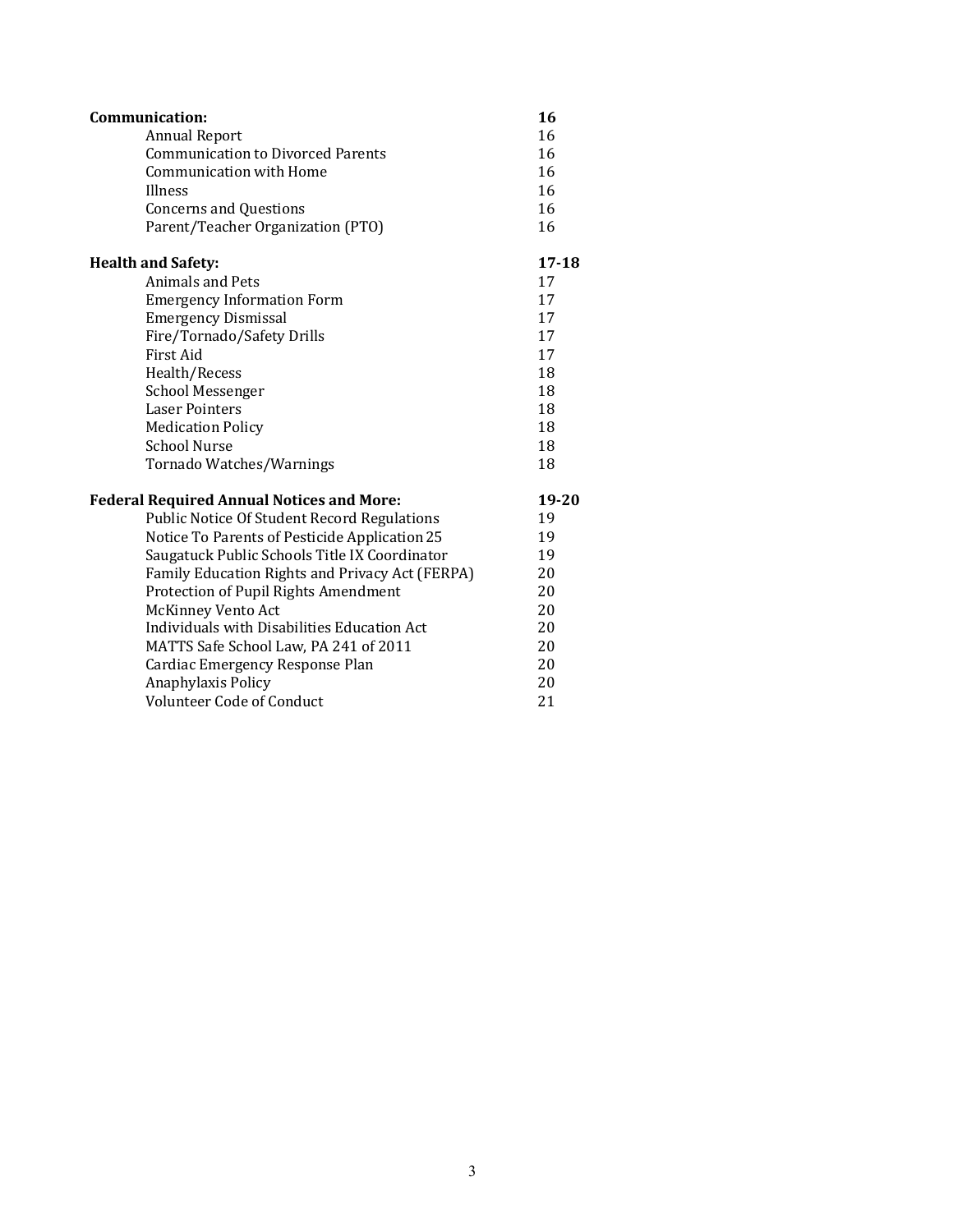# **SOME INFORMATION AT A GLANCE**

# **Attendance and Absences:**

- 1. Children are expected to be in school and on time.
- 2. Parents should call by 8:30 a.m. if the child is absent.
- 3. Excessive absences and tardies will be reported to the Ottawa Area ISD Truancy Officer.
- 4. If your child needs to leave early, **please sign them out in the office and meet them there.**

# **Bus & Student Pickup:**

Written/Verbal notification to the teacher and office staff from the parent/guardian is necessary for any deviation in the student's established dismissal procedure. Any permanent changes to the student's bus schedule should be reported to the SPS Central Office 269-857-1444.

# **Chain of Command:**

Contact the teacher first for concerns.

# **Food Service:**

- 1. Breakfast Open  $7:45 8:05$  a.m. Cost is \$1.90 per day.
- 2. Lunch Cost is  $$2.60$  per day.

# **Health and Recess:**

A child will go out for recess unless the school is provided with a doctor's excuse or the school determines the weather is too severe for all students.

#### **Lockers:**

Children should have nothing on lockers except a magnetized mirror. Decorating student lockers for birthdays, special recognition, etc. is not permitted at DES.

#### **Notice of Qualifications**

All Douglas Elementary School staff members are teaching in the areas of their certification.

#### **Notice of Non-Discrimination**

The Saugatuck Public Schools do not discriminate on the basis of race, color, religion, sex, national origin, age, height, weight, material status, handicap, disability, or limited English proficiency, or other protected characteristics in any of its programs or activities.

The following person has been designated to handle inquiries regarding the nondiscrimination policies:

Director of Business Services and Human Resource Services Saugatuck Public Schools 201 Randolph St. Douglas, MI 49406 (269) 857-1444

#### **Parking Lot:**

No parking in the Drop-Off drive.

#### **Personal Appearance:**

- 1. Children should wear clothing appropriate for a learning environment.
- 2. No cropped tops, shorts must be fingertip length, and no spaghetti straps.

#### **Personal Property:**

Children should bring toys only with a teacher's permission. No cell phones are to be used by children while school is in session.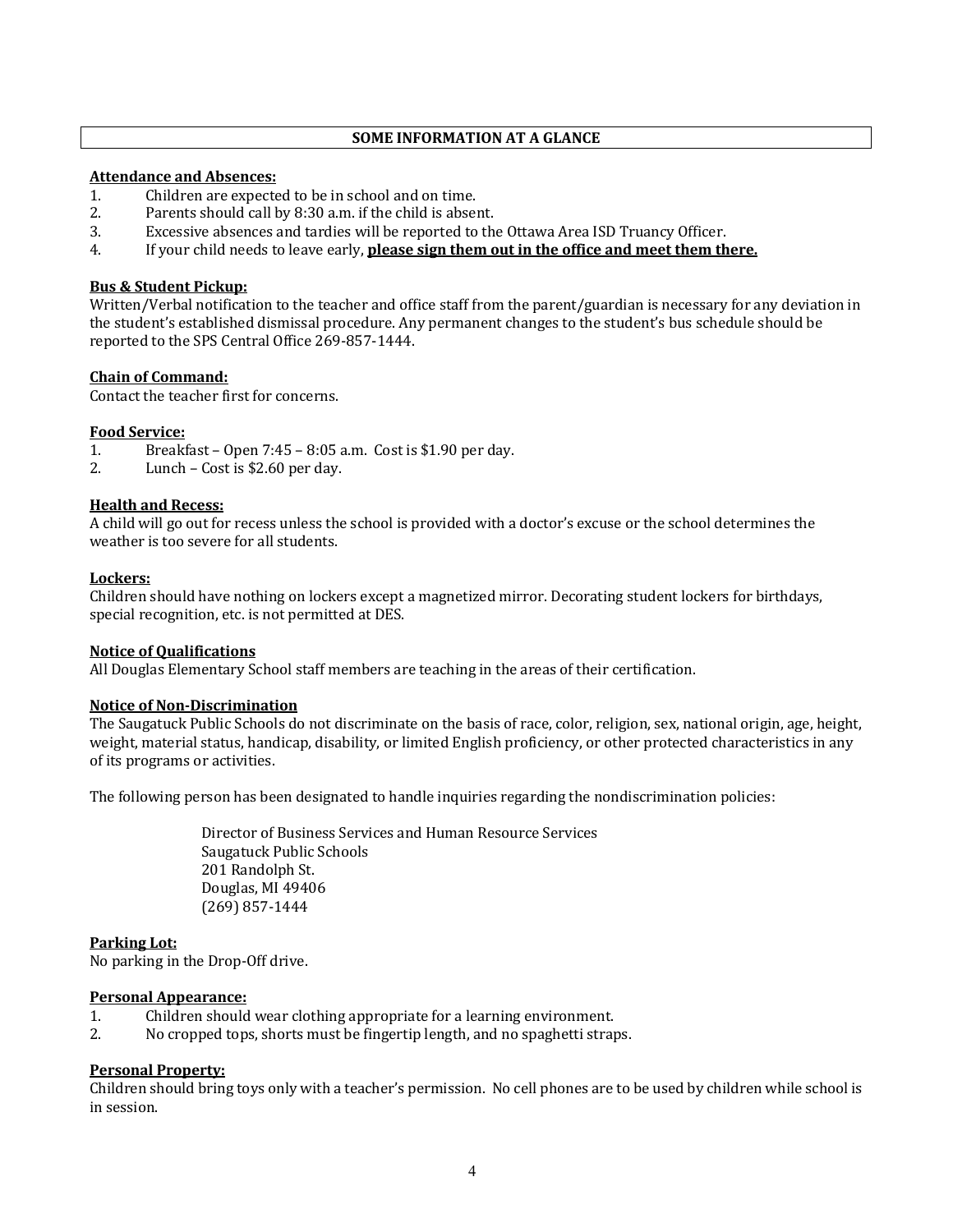# **Phones – Classrooms:**

Classrooms will not be interrupted for phone calls for students or teachers unless it is an emergency. Parents calling with after school changes should leave messages with office personnel.

# **School Hours:**

| PreK-5 Regular School Day Monday-Friday |                                                                |  |
|-----------------------------------------|----------------------------------------------------------------|--|
|                                         | 8:10 a.m. to 3:05 p.m.                                         |  |
| 3 Yr. Old Preschool                     | Tuesday and Thursday<br>$A.M. 8:15-11:00$<br>$P.M. 12:15-3:00$ |  |
| 4 Yr. Old Preschool                     | Monday, Wednesday, Friday                                      |  |
|                                         | A.M. $-8:15$ to $11:00$<br>$P.M. - 12:15$ to 3:00              |  |

# **Students Staying After School:**

Students may stay after school only with teacher permission and supervision. They may not be in the computer lab without direct supervision.

#### **Truancy:**

Students who are tardy to school lose valuable educational time. Arriving at school on time and ready to learn is a key to the success of all students.

# **Ottawa County Attendance Policy and Absenteeism Protocol**

**Definitions** 

- **Chronically absent** means absent for 10% or more of the enrolled school days in a school year, whether absenteeism is due to unexcused or excused (for instance, missing 3 days of school the first month of the year; 8 days in the first half of the year; or 18 days in the entire school year.) \*\*\*Note: Add absences for the school year should be counted, even if they have carried over from a different school.
	- Attendance shall be continuous and consecutive for the school year (sec 1561) and not start over each semester.
- **Disciplinary absence** means absences that result from school or district disciplinary action and are neither unexcused nor excused absences. *(Does not count against chronic absenteeism)*.
- **Tardy** means arriving to school or class after start time 1-20 minutes late.
- **Late arrival** means arriving to school or class any time after 20 minutes of the start of class or the day (after 8:30) a.m. at DES).
- Left Early means leaving school or class early prior to dismissal (before 2:50 p.m. at DES).
- **Unexcused absence** means an absent that is neither excused nor disciplinary. Ten late arrivals and/or early dismissals = one unexcused absent.
	- o Truant means a student who has 8 or more unexcused absences in a school year.
	- $O$  MCL 712A.2(a)(4).
- **Excused absence** means the following:
	- $\circ$  Student illness/injury/residential treatment (with doctor's note or verified by parent).
	- $\circ$  Medical appointments (with doctor's note)
	- $\circ$  Religious holidays
	- $\circ$  Lice (3 days)
	- $\circ$  Funeral/death in family
	- $\circ$  And others

# **Administrative Summary**

The school administration reserves the right to establish fair and reasonable rules and regulations for things requiring action that are not covered in the handbook. In all cases, rules, regulations, and possible consequences shall be as consistent as possible with previously established rules, regulations and consequences for similar incidents.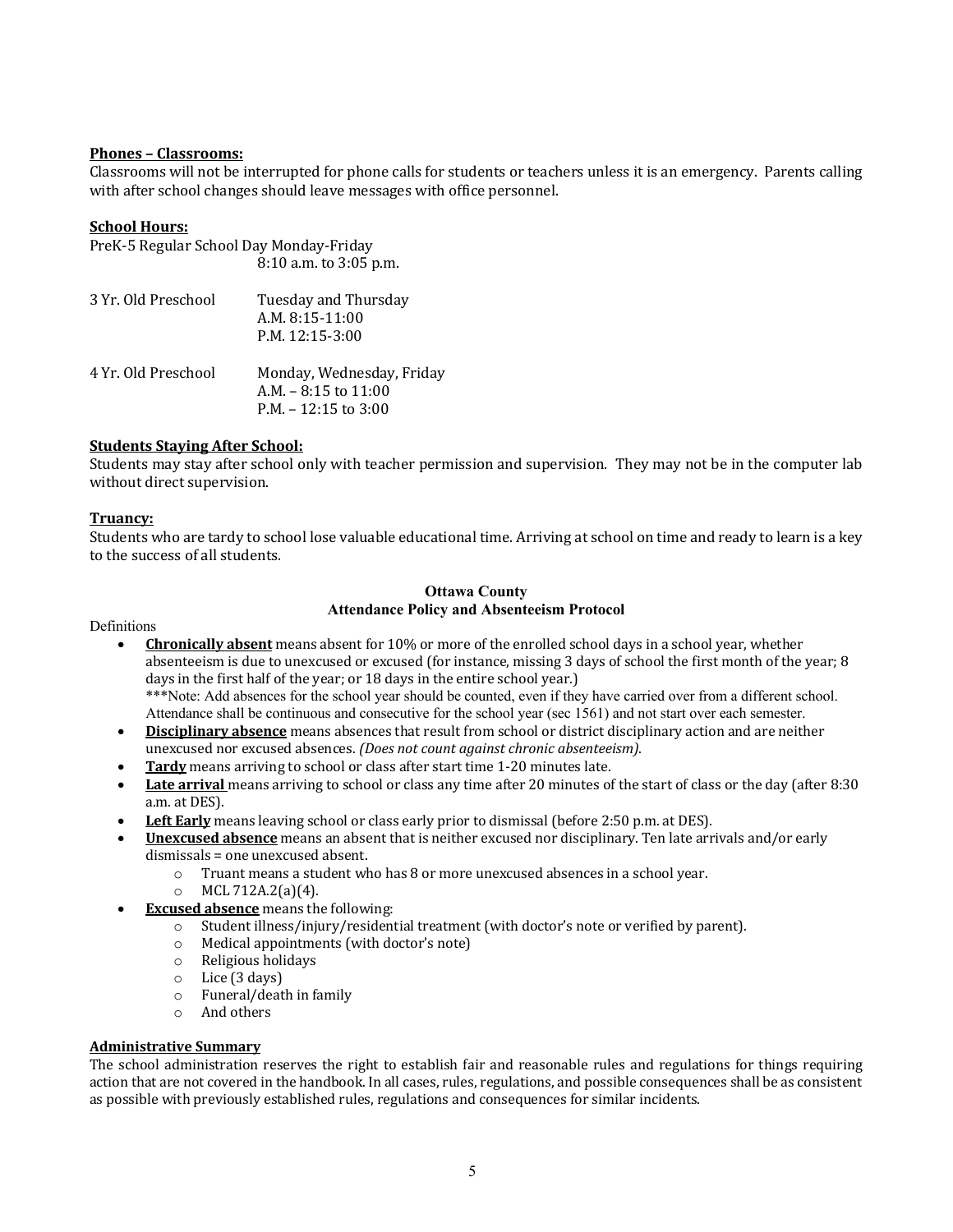# **ACADEMICS AND PROGRAMS**

# **ACADEMIC TESTING:**

Students in grades one through five participate in common math, writing and reading assessments.

Students in  $3^{\text{rd}}$ ,  $4^{\text{th}}$  and  $5^{\text{th}}$  grades take state required standardized tests.

Students in grades two through five participate in the NWEA-MAP (Northwestern Education Association Measure of Academic Progress) test. This is a computer-based assessment that is given each fall as part of our AdvancEd Accreditation plan. This test measures student growth over time.

Test periods are long. In order for students to do their best, they need to come to school well rested having eaten a good breakfast. The results of these tests are used in program planning for our students.

# **CURRICULUM:**

Teachers use the Michigan Content Standards and the Common Core Standards at each level. Teachers are responsible for creating a balanced and reasonable program within these standards for each elementary student. They are happy to discuss any areas of the curriculum with parents. If there are any questions before conference times, please call for an appointment with the teacher.

# **EXTRACURRICULAR OPPORTUNITIES:**

Extracurricular opportunities offer students both enrichment and remediation opportunities. These meet after school and are run by our teaching staff or assistants.

# **FIELD TRIPS:**

Field trips are an excellent way to support and extend the classroom learning experiences. Arrangements are made for an adequate number of adult chaperones and safety precautions are taken. The classroom teacher provides information for each field trip. A parent permission slip for all field trips during the school year should be signed by parent/guardian, and returned to the school in the fall. All field trips off of school property require parent permission. Parents asked to serve, as chaperones must accompany the students on the bus unless requested to drive by the classroom teacher. There should be no smoking at all. All volunteers must fill out a Background Check Form, well in advance of the field trip, in order to chaperone any/all field trips.

# **GRADING POLICY:**

All Grade Levels - Teachers are to provide parents with progress reports at parent/teacher conferences and report cards twice annually. Students are graded in each subject area using a standards based report card.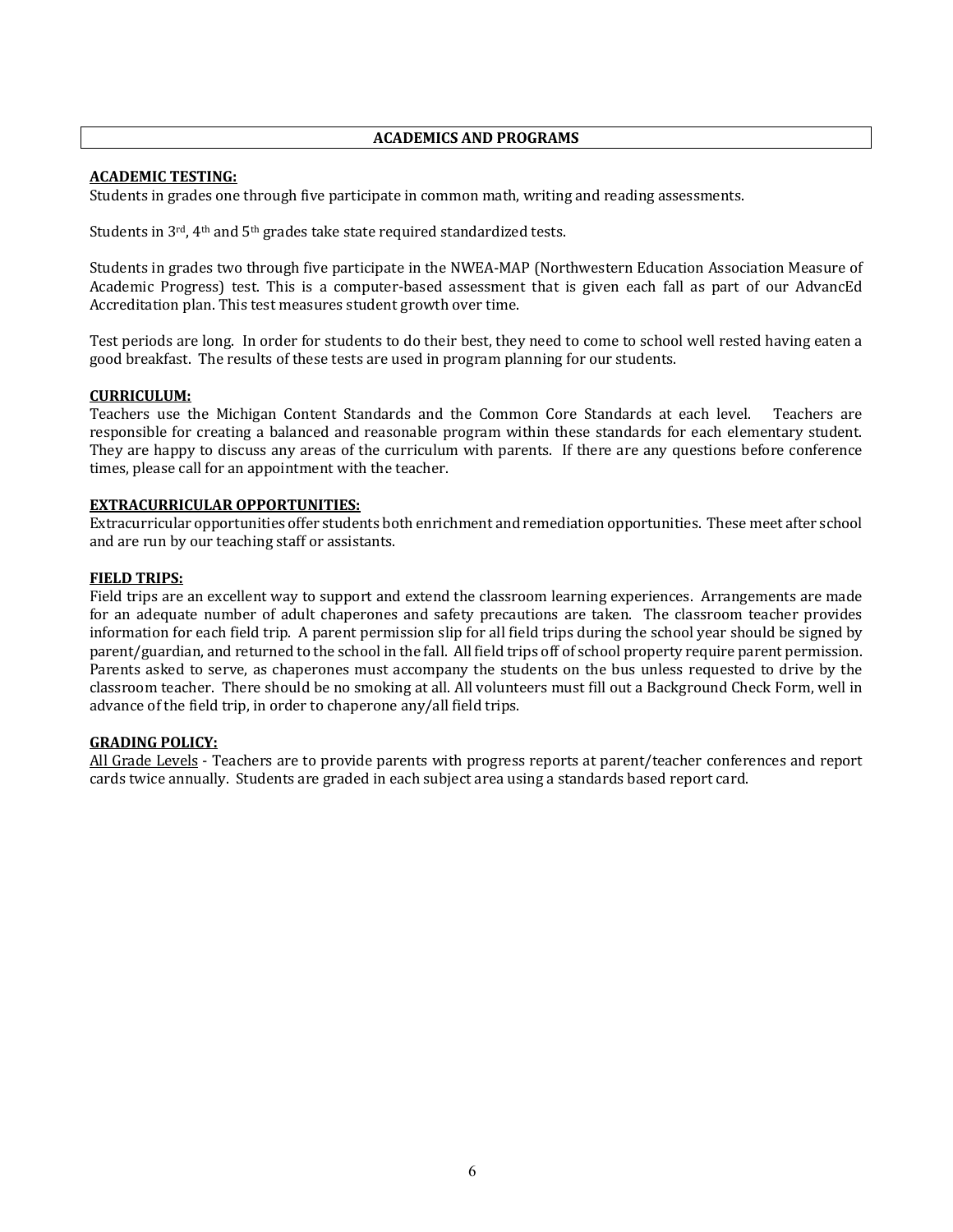# **HELPING YOUR CHILD:**

It is important for home and school to work together. Here are some suggestions:

- 1. The child's health and school progress demand plenty of food to supply energy for work and play. They need a wholesome breakfast and a nutritious midday meal. A good dinner is very important too.
- 2. A growing child needs plenty of rest. A sluggish, indifferent child in the classroom often has been up late the night before. A reasonable bedtime should be set and maintained.
- 3. Have your child periodically examined by a physician, particularly in the areas of hearing and vision.
- 4. A child needs security, needs love, confidence, and the understanding that only a home can provide. Recognize that emotional tensions at home will affect your child's performance in school.
- 5. The school day is a child's working day and it should not be over loaded. Music lessons, dancing lessons, scouting, horseback riding, etc., are important, but these activities should be balanced to allow the child an opportunity for relaxation and free play.
- 6. Acquaint your child with the wonders of nature and the world around him/her. Make trips to nearby places of interest such as museums, zoos, art galleries, and historical spots. These experiences give the children something to build on in the classroom and confidence in their approach to schoolwork. Hobbies and collections are also valuable.
- 7. Encourage your child by expressing a genuine interest in school and its activities. For concerns about some phase of development, contact the teacher or principal.
- 8. Regular school attendance is important when your child is healthy. Absences cause a strain on interest and enthusiasm when the child returns and finds that he/she does not understand the work.
- 9. Critical discussion of school should be avoided in the presence of your child. The place for this discussion is with the school personnel concerned.
- 10. Read with your child.
- 11. Provide a place to study that is well lit, quiet and has supplies. Set a consistent study time for each day.
- 12. Encourage creative play, spend time together as a family, and talk together about school. Encourage the positives!

# **HOMEWORK GUIDELINES:**

At Douglas Elementary School, we value homework as a way to communicate with parents, help students to practice skills, and teach students organization and responsibility.

Our homework policy reflects best practice research and our collective beliefs. As a parent, you can expect our teachers to follow these guidelines:

- Homework should be engaging and purposeful
- Homework expectations, responsibility, and rigor should be different for each grade level
- Students should not lose recess because of homework
- When possible, homework should be differentiated to meet student developmental and academic needs
- Reading at home is an expectation at all grade levels

# **SPECIAL PROGRAMS:**

Douglas Elementary offers a number of special programs and services to meet the individual needs of students. Included are a resource program, reading and math Response to Intervention (RtI), speech and language services, occupational therapy services, physical therapy services, social work, and psychologist services. In addition, there is an appropriate pacing committee to address the needs of high ability students.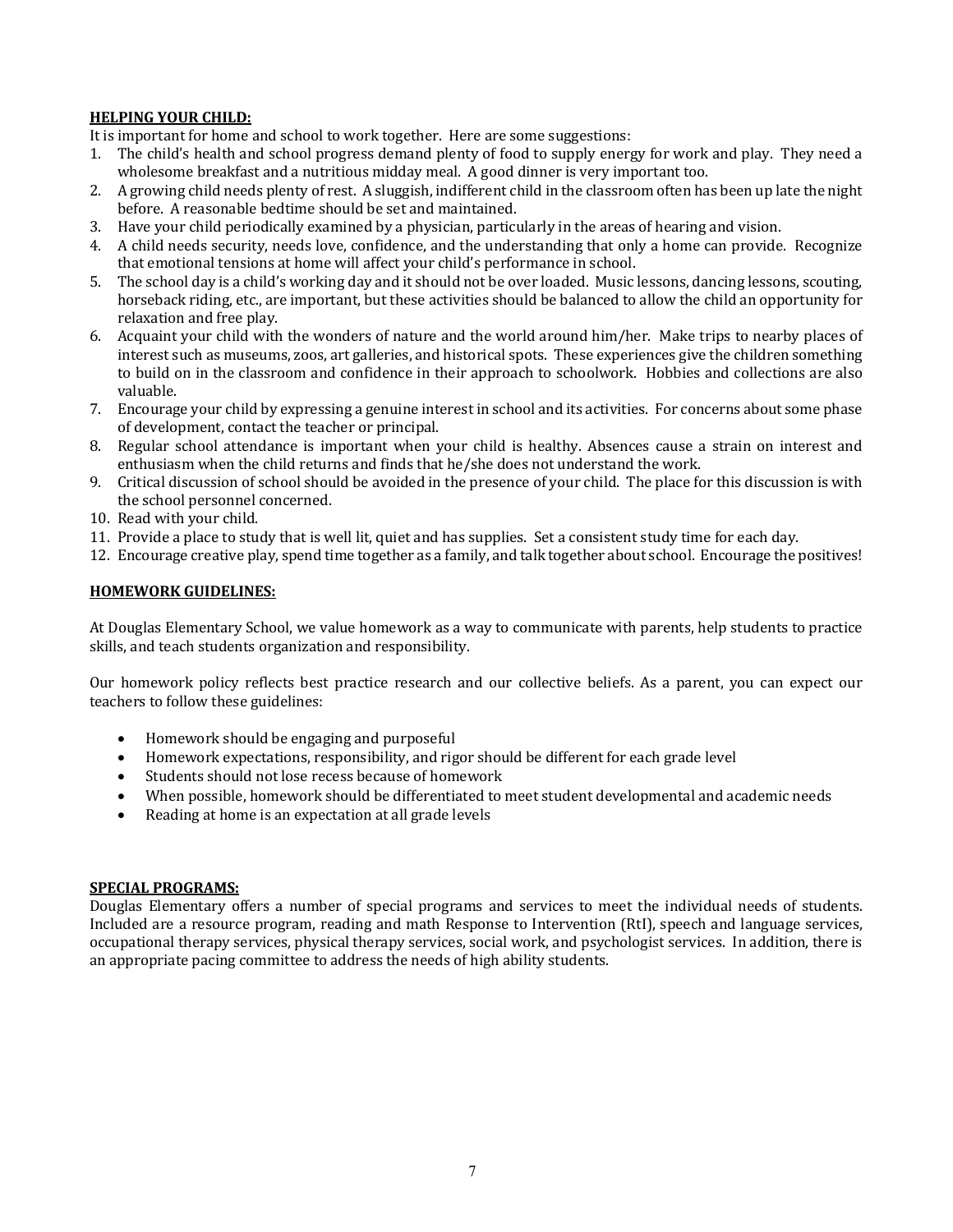# **ARRIVAL AND DEPARTURE:**

Students are allowed in the northeast entrance to the building at 7:45 a.m. Front doors open at 8:00 a.m. Students may arrive after 7:30 a.m. if they are participating in the morning Jump Start Program in the gym.

Students are allowed in the classrooms when the bell rings at 8:00 a.m.

Parents may only pick up their **own** student(s).

Parents are requested to use the drive for drop off and pick up. Parking should **only** be done in the lot. Parents are requested to drive slowly and watch for children at all times.

# **ATTENDANCE: ABSENCES:**

Michigan law mandates school attendance for all children. Therefore, students must be regular and punctual in their school attendance. Parents are to call the school by 8:30 a.m. when their child is absent. The office will call the parent if the parent has not called to excuse the student. This enables us to keep records of any serious communicable disease, and to monitor the safe whereabouts of our students.

# **Ottawa County Attendance Policy and Absenteeism Protocol**

Definitions

**Chronically absent** means absent for 10% or more of the enrolled school days in a school year, whether absenteeism is due to unexcused or excused (for instance, missing 3 days of school the first month of the year; 8 days in the first half of the year; or 18 days in the entire school year.)

\*\*\*Note: Add absences for the school year should be counted, even if they have carried over from a different school. Attendance shall be continuous and consecutive for the school year (sec 1561) and not start over each semester.

- Disciplinary absence means absences that result from school or district disciplinary action and are neither unexcused nor excused absences. *(Does not count against chronic absenteeism)*.
- **Tardy** means arriving to school or class after start time 1-20 minutes late.
- Late arrival means arriving to school or class any time after 20 minutes of the start of class or the day (after 8:30 a.m. at DES).
- Left Early means leaving school or class early prior to dismissal (before 2:50 p.m. at DES).
- Unexcused absence means an absent that is neither excused nor disciplinary. Ten late arrivals and/or early dismissals = one unexcused absent.
	- o Truant means a student who has 8 or more unexcused absences in a school year.
	- $O$  MCL 712A.2(a)(4).
	- **Excused absence** means the following:
		- $\overline{\circ}$  Student illness/injury/residential treatment (with doctor's note or verified by parent).
		- o Medical appointments (with doctor's note)
		- o Religious holidays
		- $\circ$  Lice (3 days)
		- $\circ$  Funeral/death in family
		- o And others

*If at any time during the school year a student's absences have reached 10% of their school days as being absent, this should initiate steps by the district to address the concern. If the student's attendance doesn't improve, the school will make a truancy referral.* 

# **STUDENT LEAVING SCHOOL EARLY:**

If you find it necessary to pick up your child earlier than regular dismissal time, please notify his/her teacher and the office by phone/note. Please report to the office to sign out your child. We must be sure the proper person is taking the child from school. Your child will be called to the office.

# **TRANSFER OR MOVING FROM THE DISTRICT:**

Should you move from the school district during the school year, please let the school know of the intended move at least one school week in advance. The school needs to know the last day of attendance, and if possible, the school district to which you are moving. Students must return all supplies (books, library materials etc.). The new school will request official school records. To avoid any delays in transferring records, please make sure that you use our school's correct address. (P.O. Box 818, Douglas, Michigan 49406)

# **VACATION POLICY:**

If a child will be out of school for an extended period of time for a vacation, parents are requested to notify the school as soon as possible. Teachers are not always prepared to create and plan lessons far in advance. Students may be required to make up their work upon their return. If parents choose to take children out of school for a trip, they will be expected to help their child catch up with work upon their return.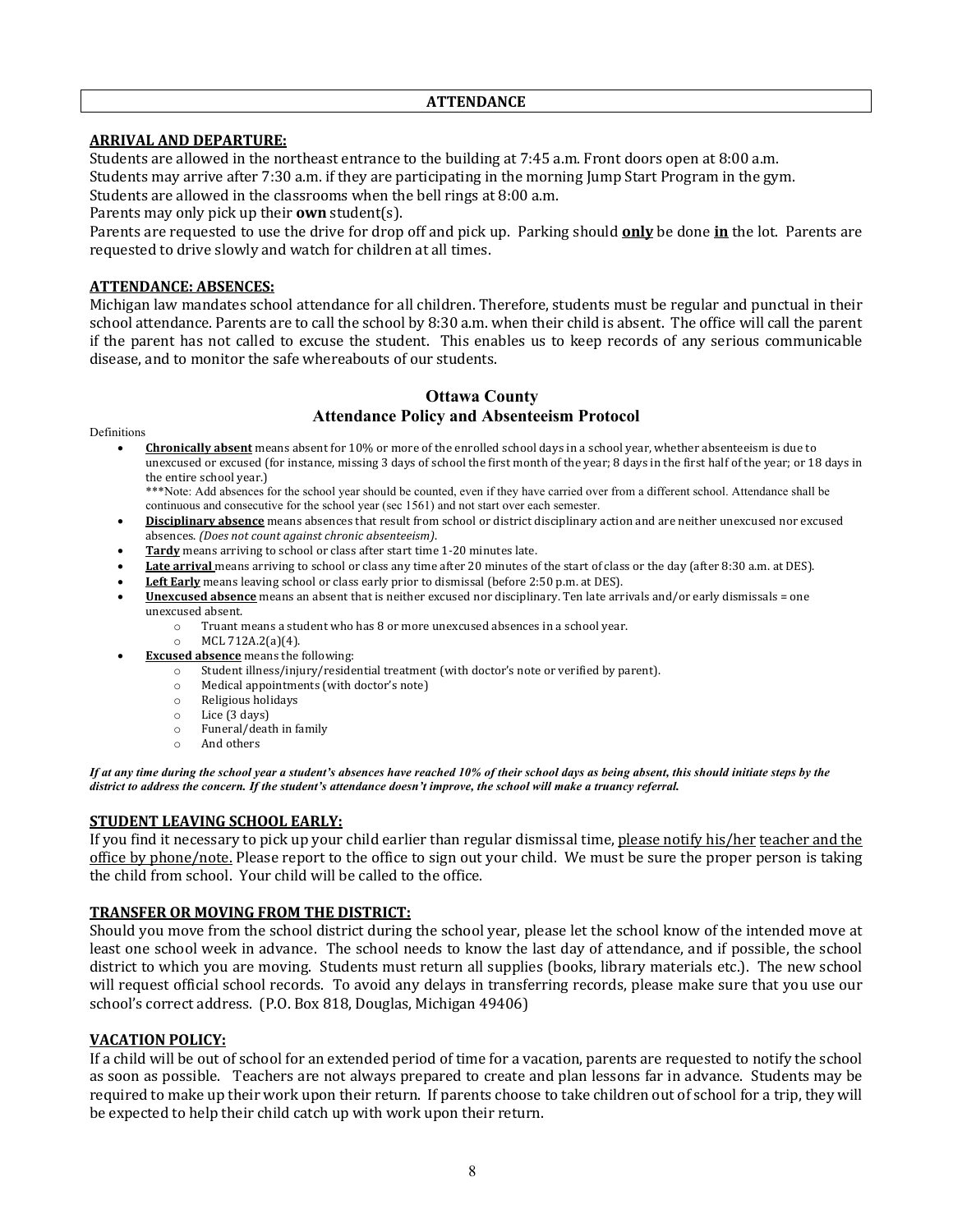# **BEHAVIOR GUIDELINES/DISCLIPLINE**

# **BUS POLICY:**

The transportation of students to and from school is the joint responsibility of the pupils, their parents, and the school. The safety, comfort, and reliability of transporting children depend upon the complete cooperation and understanding The safety, comfort, and reliability of transporting children depend upon the complete cooperation and un of all persons involved. Students may only ride their assigned bus from and to their designated stop.

In an effort to insure proper conduct of all bus passengers, the following discipline regulations have been established as a means to control and misbehavior.

| Minor Incidents:     |                                                                                                                                                                                                                                                                            |
|----------------------|----------------------------------------------------------------------------------------------------------------------------------------------------------------------------------------------------------------------------------------------------------------------------|
| Verbal Warning:      | A verbal warning by the driver to the pupil pointing out the pupil's<br>misconduct and instructing him/her to refrain from further incidents.                                                                                                                              |
| 1st Written Offense: | A warning by the driver to the pupil pointing out the pupil's misconduct<br>and instructing him/her to refrain from any further incidents. The<br>driver will follow up with parent contact and the principal will send<br>a form. The principal will talk to the student. |
| 2nd Written Offense: | The pupil will not be permitted to ride the bus for a period of 3 days.<br>The principal will talk to the student, send a form to the parent, and<br>call the parent.                                                                                                      |
| 3rd Written Offense: | The pupil will not be permitted to ride the bus for a period of 5 days.<br>The principal will talk to the student, send a form to the parent and call the parent.                                                                                                          |
| 4th Written Offense: | The pupil will not be permitted to ride the bus for a period of two (2)<br>Weeks. The principal will call the parent and send the form.                                                                                                                                    |
| 5th Written Offense: | The pupil will be suspended from riding the bus for the remainder of<br>the school year. The principal will call the parents and send the<br>form.                                                                                                                         |

Major Incidents: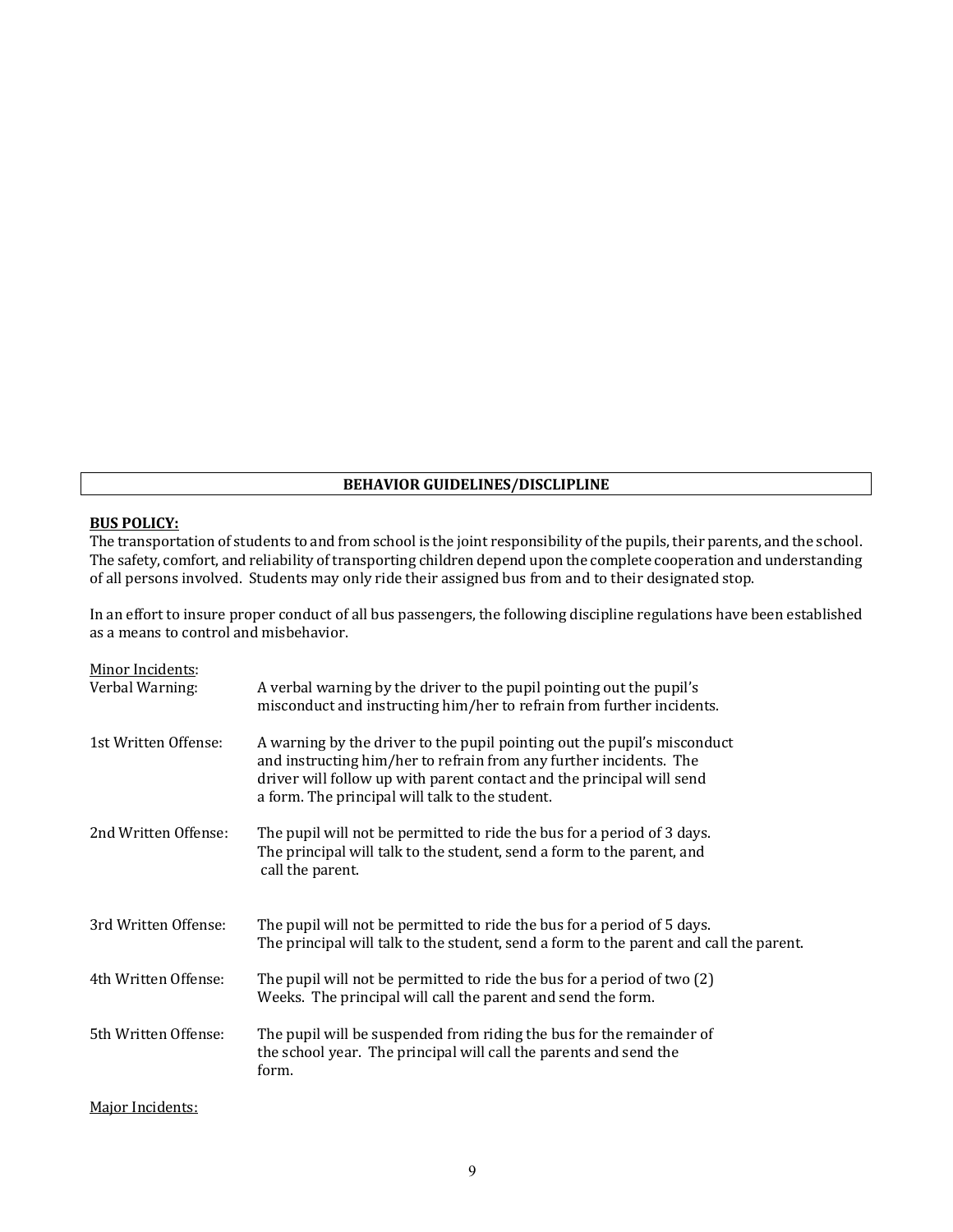These incidents are serious enough to immediately jeopardize the safety of all bus riders. It includes opening the emergency doors, fighting, laser pointers, etc.

 $1<sup>st</sup>$  Major 5 day suspension 2<sup>nd</sup> Major 10 day suspension  $3<sup>rd</sup>$  Major Loss of riding privilege for remainder of the year. Illegal substances (alcohol, flammable/explosive device, tobacco/illegal substances, dangerous object/weapon).

| 1 <sup>st</sup> Offense | 10 day suspension                                       |
|-------------------------|---------------------------------------------------------|
| 2 <sup>nd</sup> Offense | Loss of riding privilege for the remainder of the year. |

Step one may be by-passed, depending on the situation.

# Responsibility of Pupils:

- 1. To occupy the seat assigned by the driver and to refrain at all times from moving around while the bus is in motion.
- 2. To keep conversations at a normal voice level while riding the bus.
- 3. To obey the driver and to report promptly to the school officials when instructed to do so by the driver.
- 4. To be at the designated bus stop both morning and evening ready to board the bus on schedule. The driver is responsible for the maintenance of his/her schedule, and WILL NOT WAIT FOR A TARDY PUPIL.
- 5. To wait until the bus has come to complete stop before attempting to get on or off.
- 6. To use caution while waiting for a bus and when crossing the street to board or leave a bus.
- 7. When leaving a bus, if you must cross the road, cross only in front of the bus and then only upon proper signal from the driver.
- 8. To keep hands and head inside the bus at all times.
- 9. To help keep the bus clean, sanitary, and orderly.

# Responsibility of Parents:

- 1. To ensure that their children arrive at the bus stop on time in the morning. Schedules will not permit waiting for students to come out of their home after the bus arrives.
- 2. To provide necessary protection of their children when going to and from the bus stops.
- 3. To accept joint responsibility with the school authorities for proper conduct of their children.
- 4. To make reasonable effort to understand and cooperate with those responsible for pupil transportation. We welcome the opportunity to discuss any phase of transportation with you.
- 5. To give the school written notice if the student is to leave the bus at other than his/her normal stop.
- 6. Unauthorized students, or others, will not be permitted to ride on a school bus. Our buses are usually loaded to capacity and students are not allowed to ride a bus, other than his/her usual bus, home with other students.

# Responsibility of Drivers:

- 1. To maintain order and discipline on the bus.
- 2. To assign seats to pupils so as to produce the least confusion in loading and unloading: or as means of elimination of any forms of misconduct.
- 3. To permit a child to leave a bus only at regular stops except upon written request of parents or direction of the school administration.
- 4. To supervise the activities of children leaving the bus until they have crossed the street in safety or are otherwise not subject to hazards.
- 5. To have children pass in front the bus when leaving bus and crossing street.
- 6. To prevent children from hitching on the bus when skating, riding bicycles, etc.
- 7. To observe that all children are in their seats before the bus has started.
- 8. To observe the schedule except when to do so would involve unnecessary hazards.
- 9. To report cause for failure to maintain the school bus time schedule.
- 10. To report immediately to the school administration the misconduct of any pupil while on the bus or under his/her immediate supervision.

# **CHEATING**

 $1<sup>st</sup>$  Offense Students cheating on a test, project, or assignment will receive a grade of zero  $("0")$  on that assignment and the teacher will make parent contact.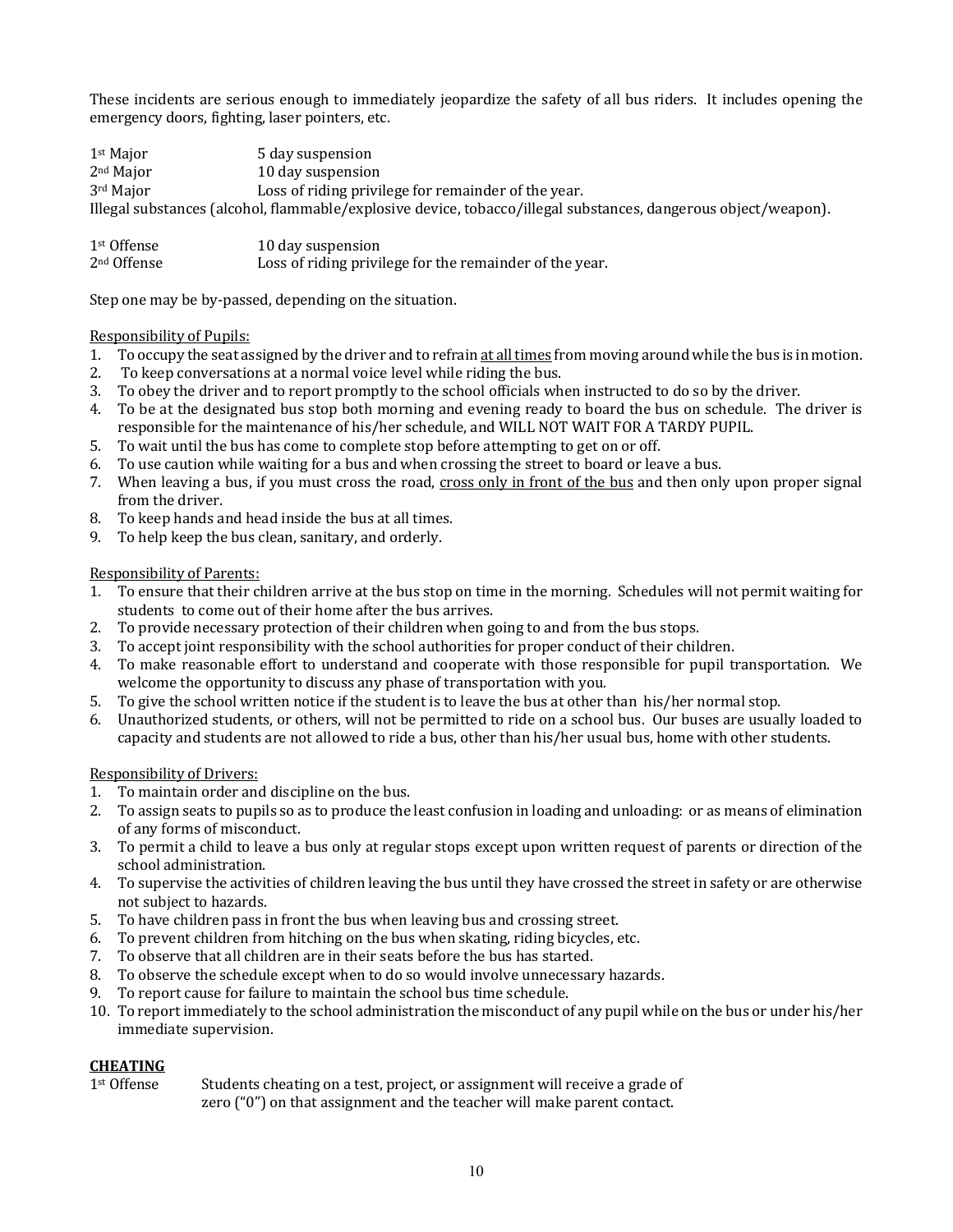- $2<sup>nd</sup>$  Offense Students cheating a second time during the school year will receive a zero ("0") for that assignment. A conference will be held with the parents, student, teacher, and principal.
- $3<sup>rd</sup>$  Offense Students cheating a third time during the school year will be subject to a suspension from school. A meeting with the principal, parent, and student will be held. The student will also receive a grade of zero  $("0")$  for that assignment.

# **DRUGS, ALCOHOL, AND TOBACCO:**

Any student in possession of or under the influence of alcohol, non-medication drugs, illegal drugs (including marijuana and look alike drugs), or tobacco on school property and school sponsored events will be immediately suspended from school for up to 5 days. A phone call will be made to the child's parents to pick their child up from school. A conference with the parents, principal, and counselor will be arranged prior to the student's return to school. A report of possession or use will be reported to the Douglas Police.

# **HARRASSMENT AND/OR INTIMIDATION:**

Harassment or intimidation of any kind of a student by another student(s) or a staff member is contrary to the Board of Education's commitment to provide a physically and psychologically safe environment in which to learn. Harassment and/or intimidation will not be tolerated!

Harassment and intimidation may be included but is not limited to:

- 1. Verbal or physical harassment or abuse.
- 2. Physical intimidation and threats.
- 3. Intentional pushing, tripping, touching, etc.
- 4. Requiring favors from another student by threatening them with physical harm.
- 5. Making fun of another student or a member of their family.
- 6. Making fun or jokes about another student or members of their family because of their race, nationality, or religion.

# **SEXUAL HARRASSMENT:**

The board shall maintain an environment in the district for all students that is free from sexual discrimination, insult, intimidation, or harassment. Sexual harassment consists of verbal or physical behaviors related to a person's gender, which create an intimidating, hostile, or offensive environment.

The consequences for harassment will be determined by the principal based on the nature and severity of the offense. These consequences may include a conference with the student, parent conference, in-school suspension or out-ofschool suspension.

#### **LUNCHROOM BEHAVIOR:**

Students are expected to walk to and from the lunchroom in a safe and courteous manner. While eating, they are to remain seated and exercise good manners. Specific rules for lunchroom conduct will be discussed at school.

# **LUNCHROOM RULES:**

- 1. Use quiet, indoor voices.
- 2. Stand with both feet on the floor while waiting in line.
- 3. Keep my hands and feet to myself.
- 4. Sit at the table while eating.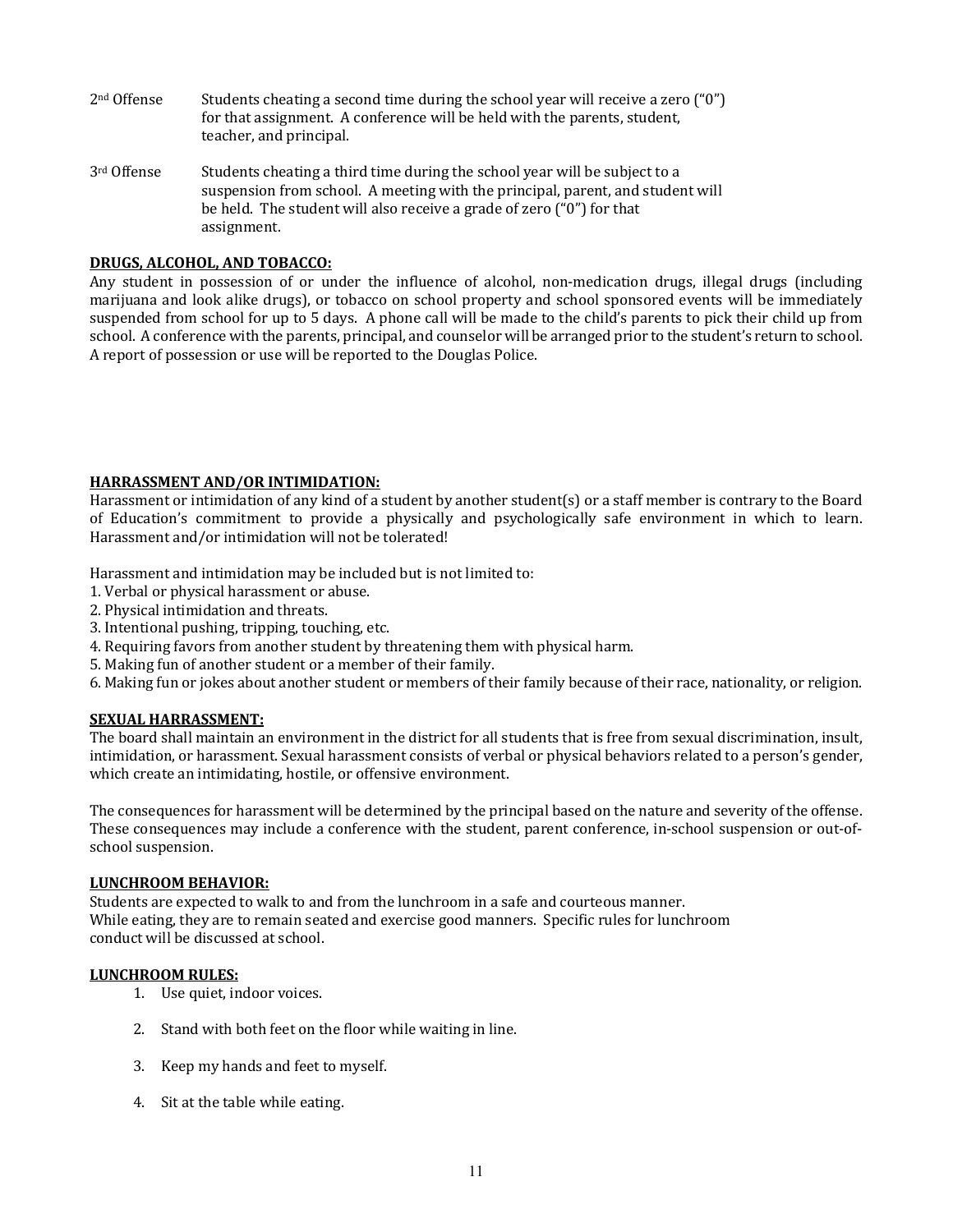- 5. Choose a meal choice carefully in the morning and then take that choice at lunch time.
- 6. Speak kindly to people.
- 7. Use words like "please", "thank you", "no thank you", and "excuse me".
- 8. Stack tray neatly, throw all garbage away, and recycle any recyclable items.
- 9. Raise a hand when help or dismissal is needed.
- 10. Take just enough ketchup or other condiments.
- 11. Walk carefully without bumping into others.
- 12. Sit at the table that has been assigned.
- 13. Line up quietly to go out for recess.
- 14. Pick up all the trash in the area and carefully dump it

# **PLAYGROUND RULES:**

- 1. Be courteous at all times and follow the directions of the school staff members on duty.
- 2. Play in designated areas only. The trees, courtyards, steps, and railings are "off limits" as play areas. Team activities should take place on the outfield of the baseball field only. Kids may play on the grassy areas and should avoid walking on or past the baselines. In the event that a PE class is taking place, cones will be placed to create a border between the sides and the kids will use the far side of the field.
- 3. Use nice language.
- 4. Be kind to others.
- 5. Keep hands, feet, and body to yourself.
- 6. Walk in the building and bus areas, using the appropriate sidewalks.
- 7. Touch sports like touch football and tag will be one hand touch only.
- 8. Don't throw objects (stones, sticks, wood chips, snowballs) on the playground.
- 9. Use the playground equipment in the proper way. All swings should be for one student only and should go forward only. Slides are for going down, one at a time, on your bottom, and other students should avoid standing in front of the bottom or along the sides when a child is going down the slide.
- 11. Knives, matches, lighters, skateboards, firecrackers, sleds, (including roll-up style), guns (including squirt guns). Heelies, etc. may not be brought to school.
- 12. A target is available during the snow season for snowball throwing. Snowballs may be directed from a setline at this target and shall be called "target practicing." Throwing snowballs in other areas is prohibited.

# **WEAPONS:**

In compliance with State law, the board shall discipline any student who possesses a dangerous weapon in a district building or on district property, including school busses and other school transportation.

# **BEHAVIOR DEFINITIONS:**

**Horseplay:** Goofing around or playing that may include pushing, grabbing, hitting, unwarranted touching, tripping, play fighting, name calling, or disrespecting the property of others where there is no intention to hurt or control.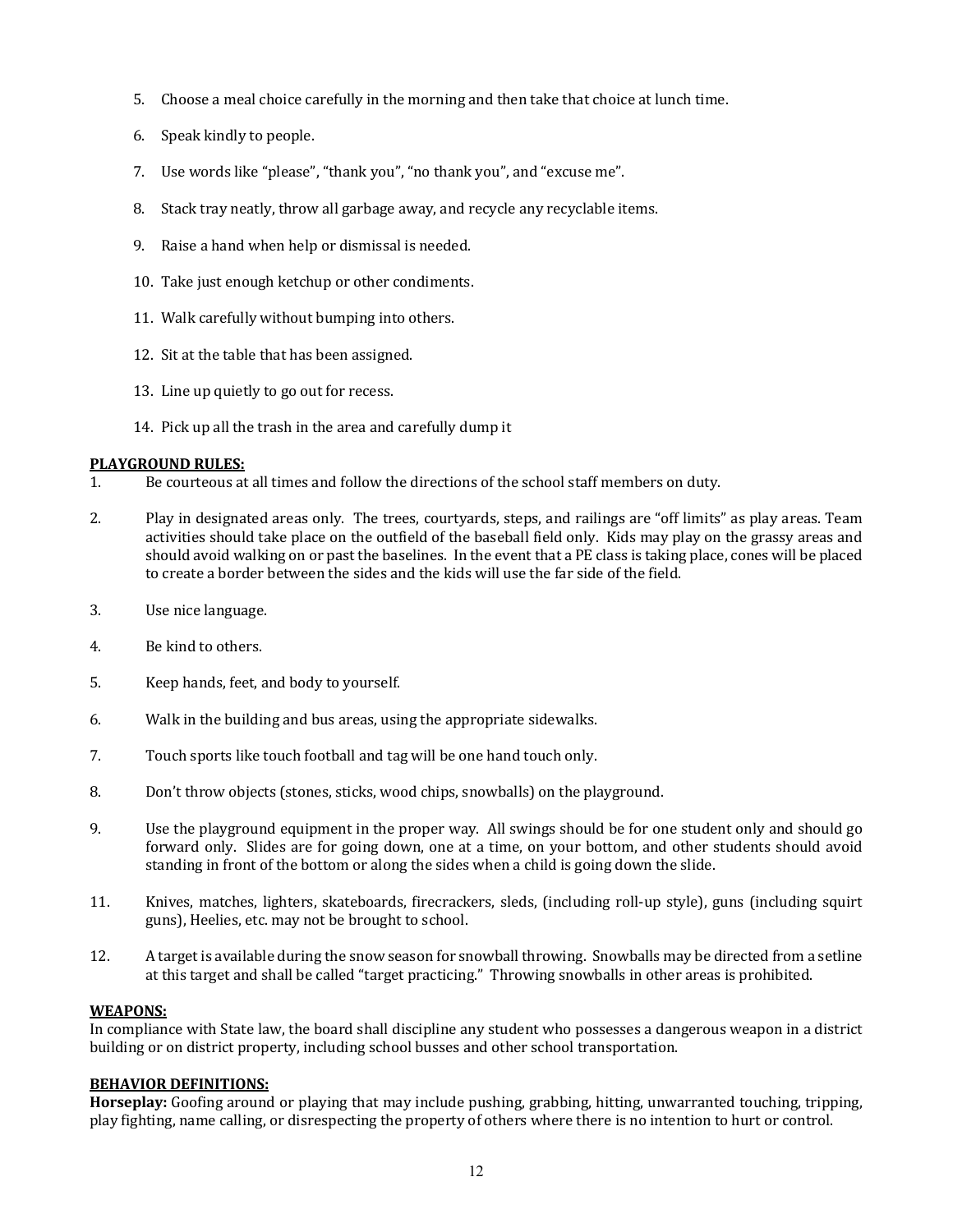**Teasing Behaviors:** "Just kidding" behaviors, name calling, insulting remarks or noises, taunting, ridiculing, spreading rumors, mean notes, mean tricks, directed profanity or other behavior that would hurt others or make them feel had about themselves.

**Refusal or Defiant Behavior Directed Toward an Adult:** Behavior including but not limited to arguing, backtalk, refusal to follow directions, name-calling, disrespectful comments or walking away from adults.

**Physical Contact:** Hitting, pushing, shoving, grabbing, slapping, tripping, etc. in an attempt to hurt or control others.

**Intimidation:** Threats of emotional or physical violence, or exclusion.

**Severe Physical Contact:** Punching, kicking, fighting, directed spitting and similar behavior that is designed to injure others.

**Sever Harassment & Intimidation:** Racial, ethnic, sexual, and/or religious harassment or other forms of severe harassment.

**Bullying:** Intentionally causing harm to another student. The hurt can be either physical or psychological. It is unprovoked, it occurs repeatedly, and the bully is a stronger or perceived to be stronger than the victim Student discipline will be at the discretion of the building principal. The following guidelines will be used to determine consequences for student behavior:

- 1. Minor to moderate Logical consequences that may include loss of recess, call to parents, silent supervised lunch, etc.
- 2. Fighting or severe physical contact, intimidation, or harassment Suspension from school.
- 3. Bullying or other aggressive behavior toward a student Suspension from school.

# **BUILDING AND GENERAL POLICIES**

# **ADVERTISING AND POSTERS IN SCHOOL BUILDINGS**

Permission to display posters or advertising of any type must be obtained from the building principal.

# **BICYCLES:**

Students who ride bicycles to school must obey the following rules of care and safety:

- 1. Students are responsible for the safety and security of their bicycles when they ride them to school (locks are recommended).
- 2. Bicycles should be walked across corners and children riding bicycles should obey traffic signs. Students should wear helmets when riding bikes to and from school.
- 3. Bicycles are to be parked in designated areas and not on the lawn or sidewalk areas. Bicycles must remain there until dismissal.
- 4. Bicycles are to be parked in the bicycle racks and may not be ridden on the playground before or during school hours.

# **PERSONAL APPEARANCE:**

Dress should be appropriate, suitable for learning and the health and safety of our children. It is requested that parents and teachers guide students toward appropriate dress.

Protective clothing needs to be worn in bad weather. Shoes should be worn at all times. Shorts, dresses and similar clothing must be "finger tip" length or longer (when arms are held straight down). Sleeveless tops are appropriate for warm weather if underwear is not visible at any time. Spaghetti straps are not appropriate. A "cropped" top is not appropriate (when arms are raised up, there may be no exposed skin).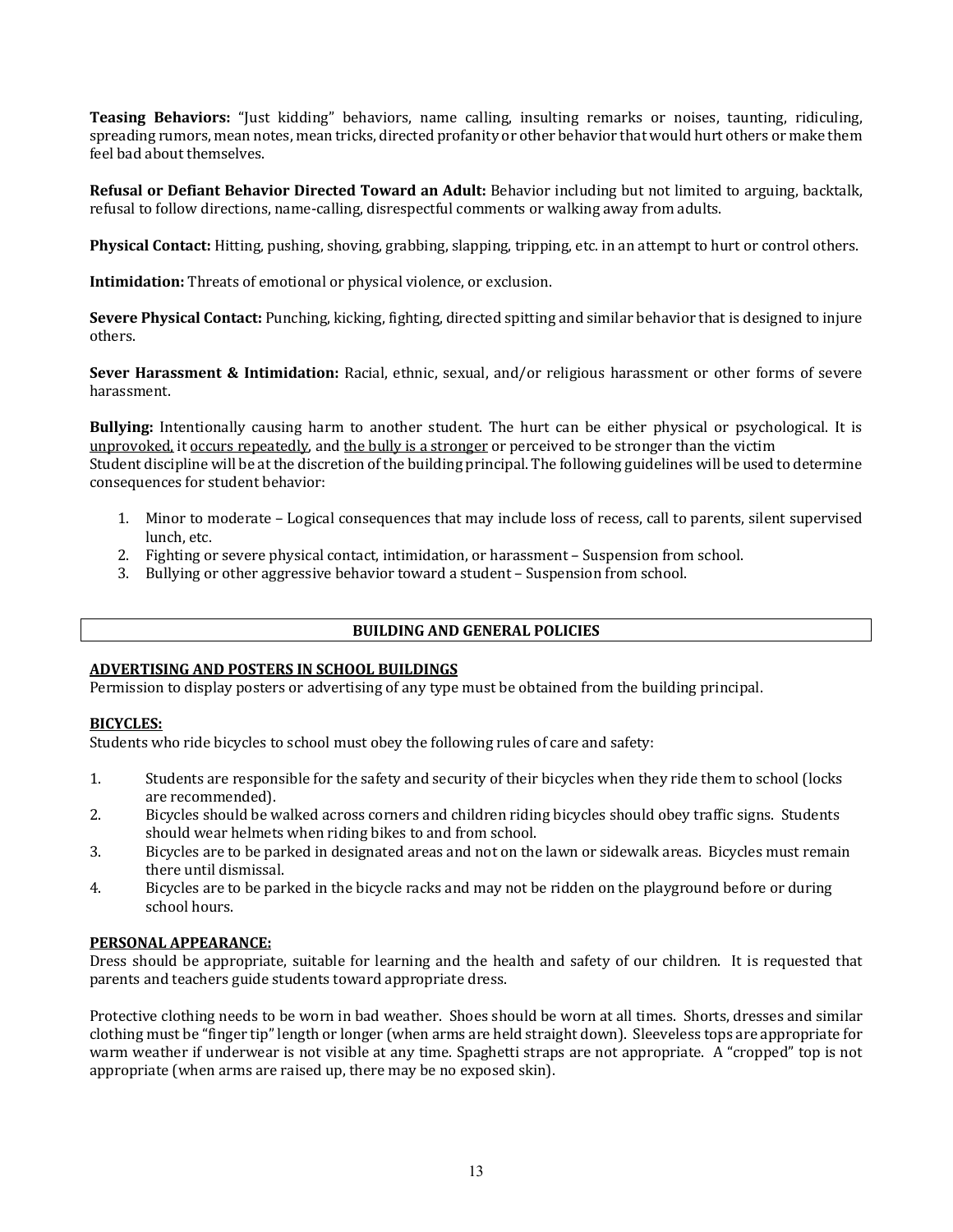Our goal is education. **Personal appearance** should not be distracting or take away from the learning environment. **Appearances should not be contradictory to the building's mission statement.** Phone calls will be made home for substitute clothing or to discuss appearance issues if the above policy is not followed.

# **FOOD SERVICE:**

# **STUDENT LUNCH ACCOUNT POLICY:**

The Saugatuck Public School District provides students with the ability to establish lunch accounts, for the convenience of prepaying for students lunches. Students may also pay cash. In order to establish an account, it must be pre-funded. In the event, a student's account does not have sufficient funds to cover their meals, they will be allowed to charge up to 3 additional lunches before their charge privileges will be revoked. No student will be denied food. However, an alternative lunch may be provided until the account is fully funded. Families may participate in the National Free and Reduced Hot Lunch and Breakfast program, which may allow free or reduced lunch prices for your student based upon family income. More information and applications are available on the district's website.

The Saugatuck Public Schools offers a breakfast program to its students. Cost is \$1.80 per day. The breakfast line will close at 8:10 a.m. unless there is a late bus. Students may enter the building for breakfast at 7:45 a.m. through the front gym door.

Lunch will be served the first full day of school. Cost for lunch is \$2.30 per day. Parents can apply for free or reduced breakfasts and lunches anytime during the year. Forms are available in the office and kitchen. Students may bring their own lunch or breakfast to school if parents do not wish to purchase them. Cost of milk is \$0.50 if bought separately.

# **FUND RAISING:**

All fund raising activities must have prior approval from the building principal and the administration office. Fundraising requests must be submitted 25 days prior to the fundraising event.

# **HALLWAY LOCKERS:**

Random searches of school lockers and their contents have a positive impact on deterring violations of school rules and regulations, ensure proper maintenance of school property, and provide greater safety and security for pupils and personnel. Accordingly, the board authorizes the public school principal or his/her designee to search lockers and locker contents at any time without notice, and without parental/guardianship or pupil consent.

The public school principal or his/her designee shall not be obligated, but may request the assistance of a law enforcement officer in conducting a locker search. The public school principal or his/her designee shall supervise the search. In the course of a locker search, the public school principal or his/her designee shall respect the privacy rights of the pupil regarding any items discovered that are not illegal or against school policy and rules.

# Seizure:

When conducting locker searches, the public school principal or his/her designee may seize any illegal or unauthorized items, items in violation of board policy or rules, or any other items reasonably determined by the public school principal or his/her designee to be a potential threat to the safety or security of others. Such items include, but are not limited to the following: firearms, explosives, dangerous weapons, flammable material, illegal controlled substances or controlled substance analogues or other intoxicants, contraband, poisons, and stolen property. Law enforcement officials shall be notified immediately upon seizure of such dangerous items, or seizure of items that schools are required to report to law enforcement agencies under the Statewide School Safety Information Policy. Any items seized by the public school principal or his/her designee shall be removed from the locker and held by school officials for evidence in disciplinary proceedings and/or turned over to law enforcement officials. The parent/guardian of a minor pupil, or a pupil eighteen (18) years of age or older, shall be notified by the public school principal or his/her designee of items removed from the locker

# **HOUSEKEEPING:**

Students are to keep their work and storage areas in order. The students should have clean desks, and keep books, shoes, and other materials in their proper place so that the cleaning personnel can properly clean the floors after school hours. It is important that every one works together maintain a clean and neat school. This effort also teaches responsibility and respect for the property of others. Stickers and decals must not be placed on school property.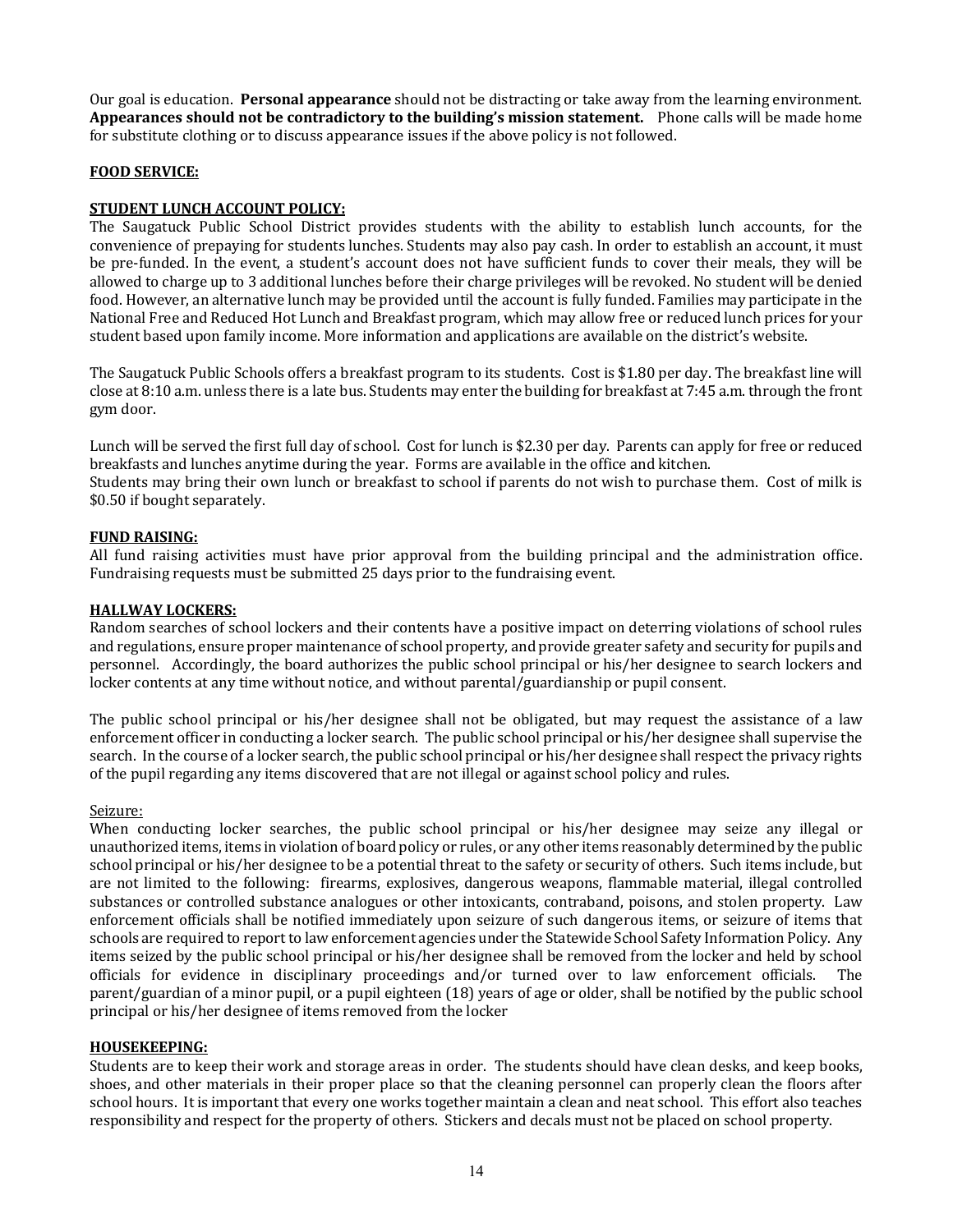# **LOST AND FOUND:**

Occasionally, a child loses a possession. A "lost and found" area in or near the south main hallway door is provided for lost clothing, equipment, etc. Valuables (watches, rings, money, etc.) are turned into the office. Parents can help by marking clothing and other personal items.

After the December Holiday Break and after the last day of the school year, leftover items in the lost and found are given to charity.

#### **PERSONAL PROPERTY:**

Personal play items are always subject to being lost, stolen or broken. Bringing personal items to school is done at the student's own risk

Students will not be allowed to have electronic equipments such as electronic games or cell phones in class.

# **THEFT:**

Any student who steals property from another person will be disciplined under the school's discipline policy.

#### **PHONE CALLS:**

Students and teachers are busy during class time and interruptions stop the continuity of learning. Therefore, phone calls will not be put through to classrooms during class time. Voicemail is available and/or the office staff can deliver important messages at the end of the day.

#### **ROOM PARTIES:**

On certain holidays, room parties will be held following the afternoon recess. Each classroom teacher will determine individual classroom parties.

#### **SCHOOL HOURS:**

PreK-5 Regular School Day Monday-Friday 8:10 a.m. to 3:05 p.m. 3 Yr. Old Preschool Tuesday and Thursday A.M. 8:15-11:00 P.M. 12:15-3:00 4 Yr. Old Preschool Monday, Wednesday, Friday A.M.  $-8:15$  to  $11:00$  $P.M. - 12:15$  to  $3:00$ 

# **SCHOOL STARTING AGE:**

The Michigan School Code states that a child must be five years of age by September 1st of the current school year to enter kindergarten. Documents needed to enroll a student include an official birth certificate, an enrollment form, and a record of immunizations for communicable diseases as required by Michigan Law.

#### **SCHOOL SUPPLIES AND PROPERTY:**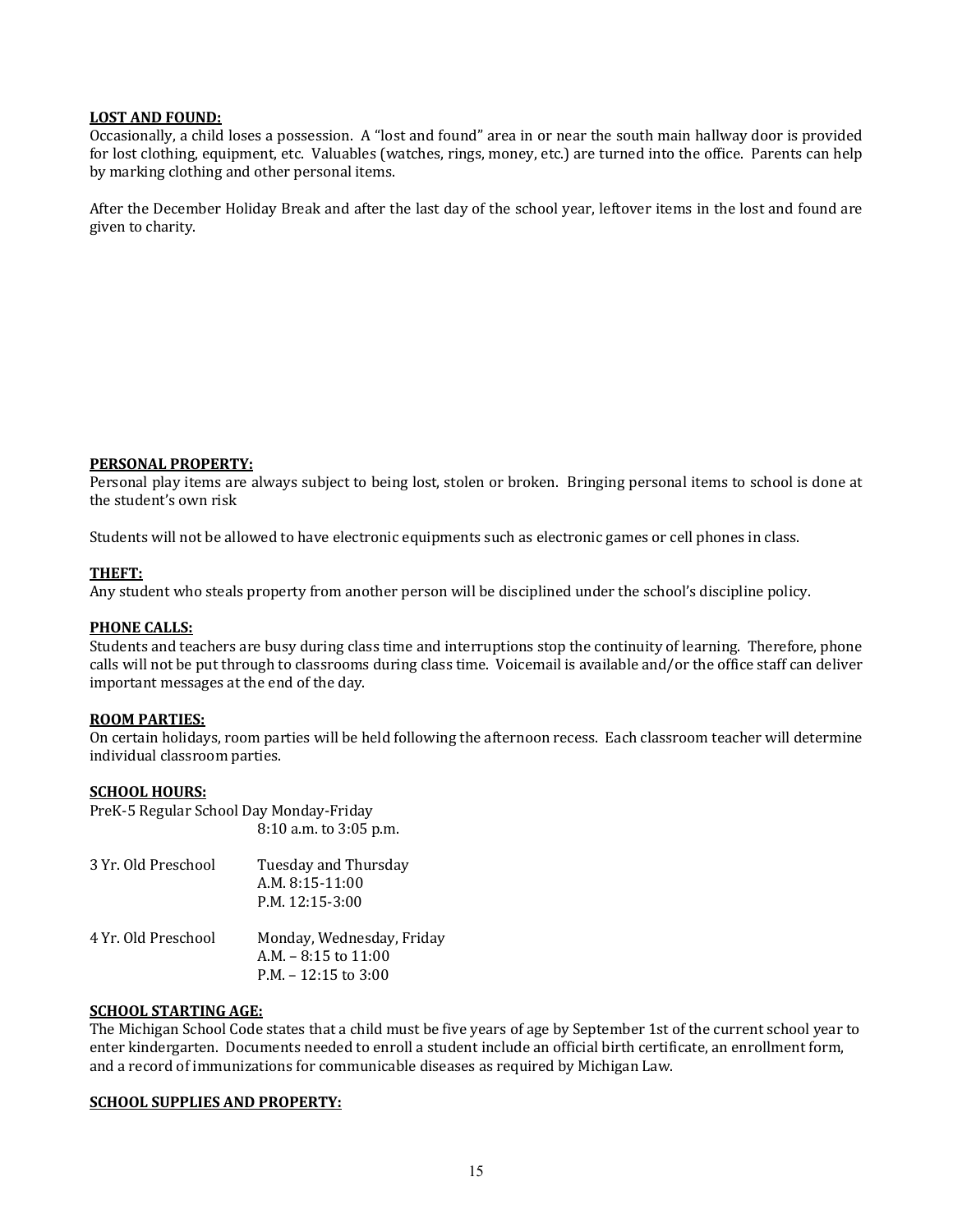Each student will need a pair of gym or rubber soled shoes properly identified. The school provides paper and pencils in reasonable quantities to students for their use in preparing school assignments. Crayons, paste, glue, rulers, and scissors are also needed for schoolwork. Many students prefer to have their own supplies. This is encouraged.

If students lose, mistreat, vandalize or otherwise damage school property they are expected to replace or pay for that property or otherwise make restitution, and may even be prosecuted.

# **STUDENTS STAYING AFTER SCHOOL:**

- A. Whenever it is necessary for students to remain after the regular school day as requested by a teacher, parents are notified of the reasons (to finish schoolwork, to assist the teacher etc.). Arrangements for the student's transportation home are made with the parents.
- B. Students may not stay after school and work in the computer lab unless they are under direct supervision of a teacher or have permission from the principal. (This will not be given unless there is parent supervision.)

# **COMMUNICATION**

# **ANNUAL REPORT:**

Each year in accordance with P.A. 25 of the state school code, Douglas Elementary makes an annual report to the public. 

Our annual report is available on our website **www.saugatuckps.com** 

# **COMMUNICATION TO DIVORCED PARENTS:**

Divorce laws stipulate that the custodial parent alone has the responsibility for custody care, control, and education of said children. Under the Family Educational Rights and Privacy Act (FERPA), parents shall have access to their child's educational records. FERPA regulations presume equal access for both parents, unless there is a court order or legal document to the contrary.

In the event of a request for access to a child's records or to a parent-teacher conference from a non-custodial parent, it shall be the procedure of the principal or the principal's designee to allow such access unless a legal document to the contrary is on file in the school office.

Information such as newsletters, conference information and report cards will be sent to the non-custodial parent, if requested in writing to the child's classroom teacher.

# **COMMUNICATION WITH HOME:**

Working as a team (school, child and parent) is very important for the growth and development of your child. To facilitate our team concept, communication is very important. The following are some of the ways utilized at Douglas Elementary.

\*Biweekly newsletter from the office

- \*On-line homework web pages for a classroom teacher
- \*Voicemail
- \*School website (www.saugatuckps.com)
- \*Classroom newsletters
- \*Calls, notes and letters from teachers
- \*District newsletter, Community Connection
- \*Parents/teacher conferences (scheduled and on request)
- \*Report cards
- \*Periodic progress reports by teachers
- \*Open house
- \*Hot lunch calendars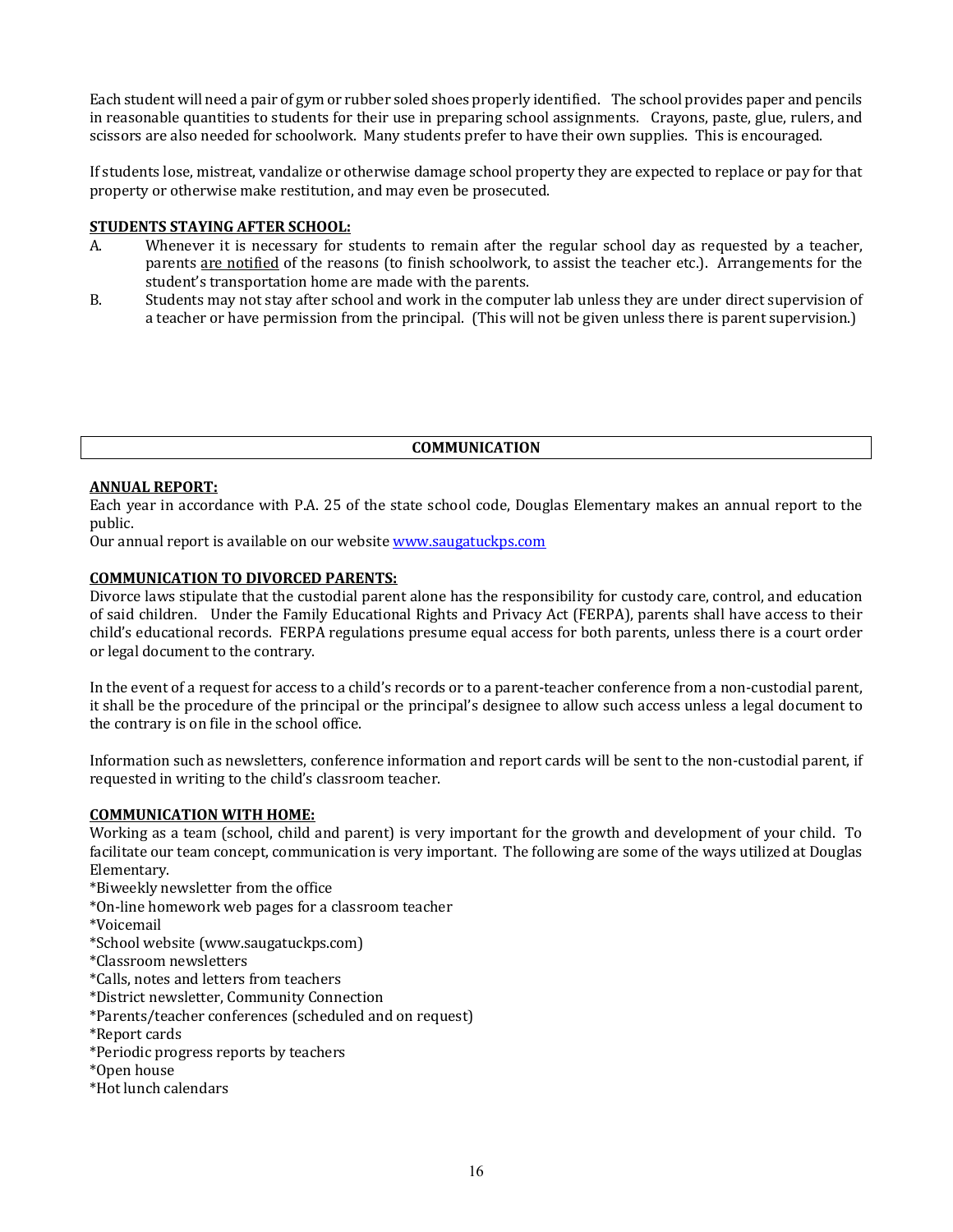# **ILLNESS:**

When a child has been ill, he/she will have a minimum of the number of days they were absent, to make up school work. Communication between parents and teacher can establish an extended timeline.

# **CONCERNS AND QUESTIONS:**

Whenever a parent has a question regarding any matter relating to school, the parent should first contact the teacher.

If the concern or question needs further clarification, it should next be brought to the attention of the building principal. If satisfactory resolution is not possible by the building principal, the parent should next contact the superintendent.

However, most situations are resolved at the building level by either the classroom teacher or the building principal.

# **PARENT-TEACHER ASSOCIATION (PTA):**

Parent involvement in a positive school experience is an important goal of the Douglas Elementary School PTA. Parents are encouraged to attend monthly PTA meetings. Volunteers are always needed and appreciated. Volunteers work together with the elected Executive Board to plan school events and help communicate ideas to the general membership. Information is published in the biweekly school newsletters, as well as on the bulletin board in the main hall.

# **HEALTH AND SAFETY**

# **ANIMALS AND PETS:**

Although animals and pets are an important part of many children's lives, there are several reasons why there must be regulations governing their coming to school: allergies, the unpredictable behavior of animals, students' safety, the school's lack of space and proper facilities, and the nature of animals. Pets may be brought to school with classroom teacher permission, if an adult accompanies the pet and takes the animal home after the children have had a chance to see it. Dogs should be in arms or on a leash.

# **EMERGENCY INFORMATION FORM:**

Parents who are absent from home during the school day must have current information on file as to where they can be reached in an emergency (i.e. sickness, injury). This can be done by filling out the information form at the beginning of the school year and by **notifying the school of changes during the school year.** 

#### **EMERGENCY DISMISSAL:**

A. No School - During severe ice and snowstorms, it sometimes becomes necessary to cancel school. School personnel do this after an early morning investigation of road and weather conditions. You are advised to listen to the local radio stations and/or local TV channels for this information.

Television:

| WWMT    | C <sub>B</sub> S |
|---------|------------------|
| WOOD-TV | NBC.             |
| W7.7.M  | ABC              |

Radio:

| <b>WYVN</b> | Saugatuck           | 92.7 FM                 |
|-------------|---------------------|-------------------------|
| <b>WOOD</b> | <b>Grand Rapids</b> | 1300 AM, 105.7 FM, WLAV |
|             | <b>Grand Rapids</b> | 1340 AM, 97 FM          |
| WKLQ        | <b>Grand Rapids</b> | 94.5 FM                 |
| WGRD        | <b>Grand Rapids</b> | 98 FM, 1410 AM          |
| WCUZ        | <b>Grand Rapids</b> | 1230AM                  |
| <b>WLHT</b> | Holland             | 95.7 FM                 |

B. Early Dismissal – Schools are seldom dismissed early. However, on those occasions it becomes necessary to dismiss school early, (i.e. tornado watch, snow storm, boiler, or electrical failure). Parents will receive an automated message to the phone number they have listed on file if school is cancelled. There will also be a broadcast on local radio and TV stations, if time permits. Students are dismissed in the usual manner and cautioned to go directly home or to a place already prearranged between you and your child.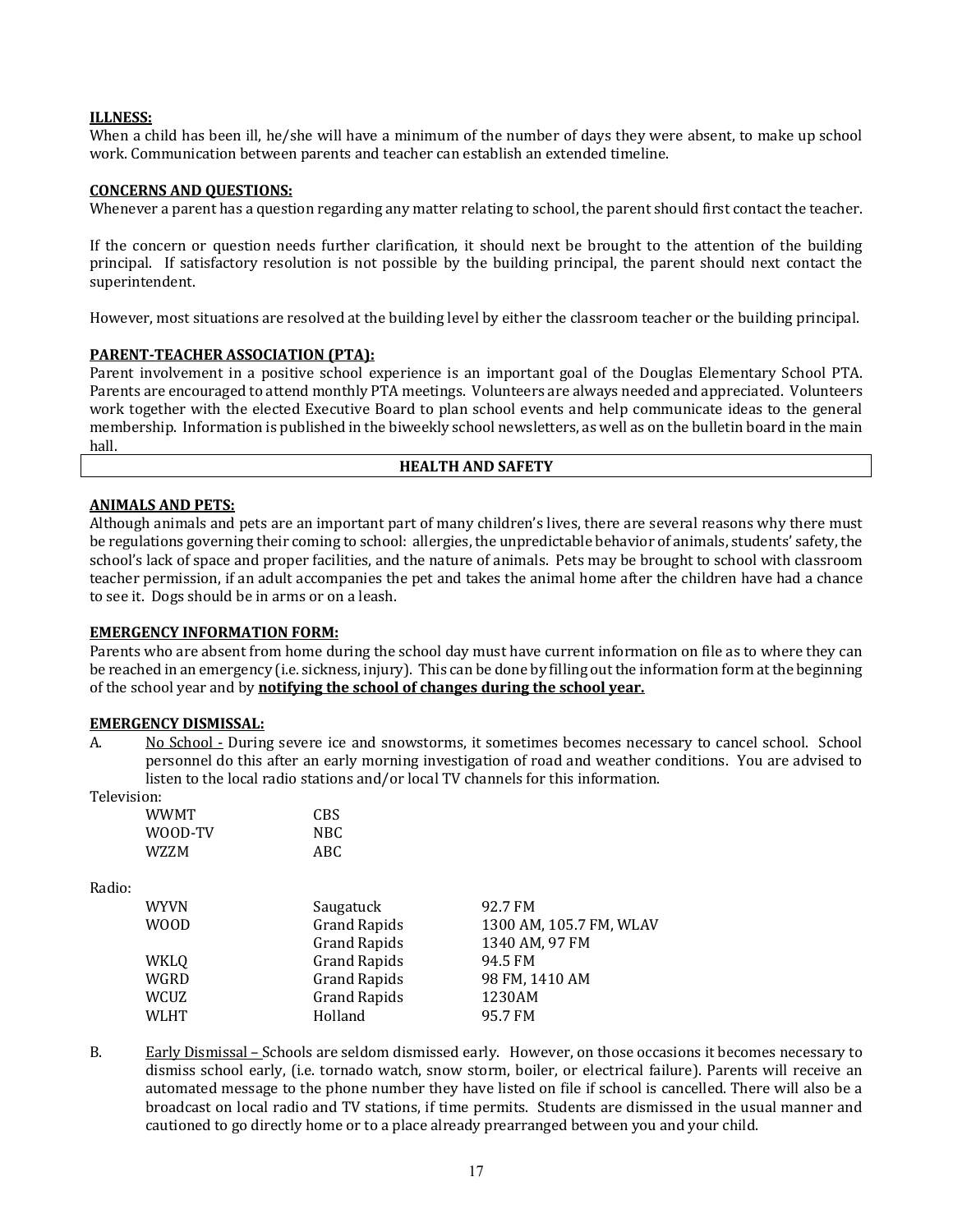# **FIRE DRILLS, TORNADO DRILLS, & SAFETY DRILLS**

Fire drills, tornado drills and safety drills are held so students can practice a safe and orderly response to a possible emergency. Since an emergency can occur at any time, students need to have proper footwear on at all times. There are five fire drills, two tornado drills, and three safety drills each year.

# **FIRST AID:**

Should a student receive a minor injury or become ill at school, appropriate first aid measures will be taken. Should a serious injury occur at school, office personnel will call 911 and then the child's parents or emergency contact person. The staff member in charge will file an accident report outlining when and how the accident occurred.

# **HEALTH/RECESS:**

In order to protect the health of all children, we ask that you keep your child at home when he/she does not feel well. Do not expect the teacher to diagnose illness. In the event that a child has a fever, he/she should remain home a minimum of twenty-four hours after the fever is gone without the assistance of a fever reducing medication.

All children are expected to participate in the recess periods unless there is a signed doctor's excuse. We believe that participation in vigorous play and exercise help develop fitness, and that physical activity helps to stimulate a child after a period of physical inactivity.

Children will play outside each day unless it is pouring rain, freezing rain, extremely muddy conditions exist, or the temperature is 10 degrees F or less, or there is a wind chill of 0 degrees F or less. The Douglas Elementary weather station will be used to determine if students will be outside for recess.

# **SCHOOL MESSENGER SYSTEM**

Keeping parents informed and involved helps to assure student safety and improve student success. With today's onthe-go lifestyles, it has become more difficult for schools to reach families quickly and effectively. This is why our school has decided to implement a system called School Messenger.

School Messenger is an essential tool for notification and communication. Within minutes of an emergency, school officials can use Instant Alert to deliver a single, clear message to the students' parents or guardians by telephone, cell phone, e-mail, pager or in any combination. The system can also be used to notify you of a school closing due to inclement weather. It's an equally effective way to keep you informed of everyday activities, such as event times and locations as well as schedule changes.

# **LASER POINTERS:**

Laser pointers will not be allowed on school buses, in the school buildings, or on the school grounds due to the danger to others.

# **MEDICATION POLICY:**

No medication, prescription or otherwise, can be administered by a school official without a signed consent of the parent. Medication is kept in a locked, supervised place away from the children. An adult in the school office always administers it. A procedure has been established for children receiving medication at school. Prescription medicine;

1. A form signed by the parent and prescribing physician must be on file.

2. Medication must be in the original container with the child's name and the prescription type and dosage.

3. Parents are responsible for insuring that a proper supply of medication is brought to the school office.

Non-prescription medicine: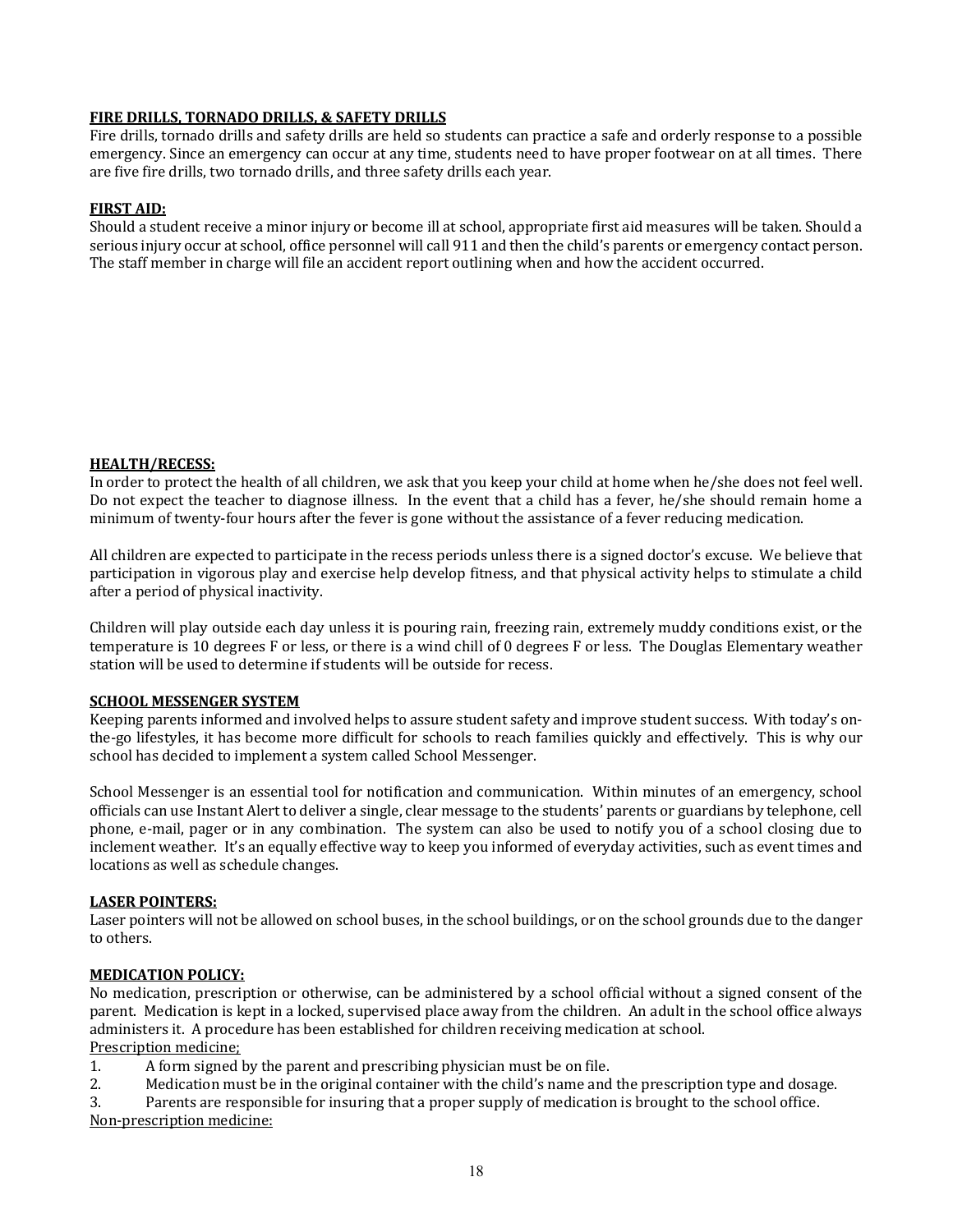1. Tylenol or Benadryl (25 mg) or a like brand, may be given to a child for headache, fever or allergic reaction (bee stings, etc.), if a signed form is on file in the school office.

# **SCHOOL NURSE:**

We do not have a school nurse on duty at Douglas Elementary School.

# **TORNADO WATCHES & WARNINGS:**

Should there ever be a tornado watch or warning during a school day, the proper authorities will notify the school. Practices for such occasions will be held at school, and consequently your child will be as safe here as at home. If school is dismissed early, the emergency dismissal policy will be used.

# **FEDERALLY REQUIRED ANNUAL NOTICES AND MORE**

# **PUBLIC NOTICE OF STUDENT RECORD REGULATIONS:**

In compliance with Federal regulations, the Saugatuck Public School District has established the following guidelines concerning student records:

 $\bullet$  Each student's records will be kept in a confidential file located at the student's school office. The information in a student's record file will be available for review only by the parents or legal guardian of a student, adult students (18) years or older), and those designated by Federal Law or District regulations.

◆ A parent, guardian or adult student has the right to request a change or addition to the student's records, to either obtain a hearing with District officials or file a complaint with the U.S. Office of Education if not satisfied with the accuracy of the records or with the District's compliance with the Federal Education Rights and Privacy Act.

 $\bullet$  Each vear the district will provide public notice to students and their parents of its intent to make available, upon request, certain information known as "directory information". The Board designates as student "directory information" the following: a student's name, address, telephone number, date of birth, photograph, major field of study, participation in officially recognized activities and sports, height and weight, if a member of an athletic team, dates of attendance, awards received, or any other information which would not generally be considered harmful or an invasion of privacy, if disclosed.

• Parents, guardians and adult students may refuse to allow the district to disclose any or all of such "directory information" upon written notification to the district within 30 days after receipt of this public notice.

• No liability shall attach to any member, officer or employee of this District specifically as a consequence of permitting access or furnishing student records in accordance with the district's policy and regulations.

# **NOTICE TO PARENTS OF PESTICIDE APPLICATION:**

Saugatuck Public Schools has adopted an Integrated Pest Management program. Inherent with this are the District's efforts to reduce pesticide use as much as possible. While it may occasionally be necessary to apply a pesticide, these will only be used as a last resort. This program does not rely on routine pesticide applications to resolve problems. We use various techniques such as habitat alteration, sanitation, mechanical means, exclusion, etc. to prevent pest from becoming a problem.

You will receive advanced notice of the application of a pesticide, other than bait or gel formulation at your child's school. This advance notice of the application will be given 48 hours before the application. The law requires us to do this notification by using two methods. The first method required by the law is the posting at entrances to your child's school. The second method we are going to use is the posting in a common area located by the main office of the school. Parents are also entitled to receive this notice by first class United States mail postmarked at least 3 days before the application. If you would like to be notified by mail please contact the main office at the beginning of the school year.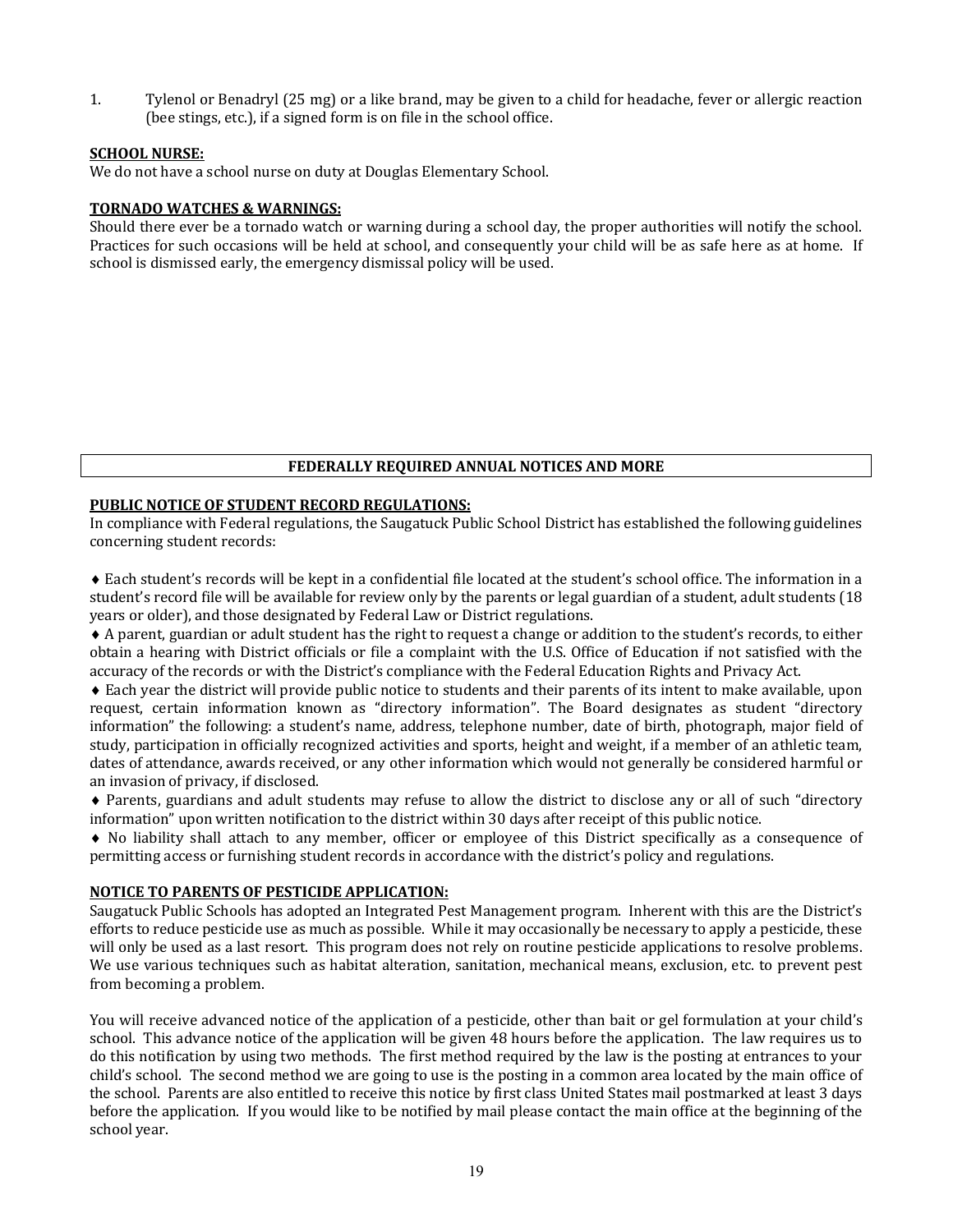In an emergency (for example, bees nest), pesticides may be applied without prior notice, but you will be provided notice following any such application.

You may review our IPM program or pesticide application records for your child's school by calling or e-mailing Kevin Kimball the District's Director of Operations at phone number 269-857-2133 or e-mail address  $kkimball@saugatuckps.com.$  This number or e-mail may also be used when school is not in regular session.

# **SAUGATUCK PUBLIC SCHOOLS TITLE IX COORDINATOR:**

**Title IX** requires each school district that receives federal funds to have a Title IX coordinator, to notify all students and employees of the name, office address, and telephone number of the designated coordinator. Our Saugatuck Public Schools Title IX coordinator is Mr. William Dunn. His office address is 401 Elizabeth Street, Saugatuck, Michigan 49453. His telephone number is 269-857-2133.

# **FAMILY EDUCATION RIGHTS AND PRIVACY ACT (FERPA):**

Pursuant to the Federal Educational Rights and Privacy Act, school districts must provide parent/guardians and adult students annual notice of their rights to inspect and review education records, amend education records, consent to disclosure of personally identifiable information in education records, and file a complaint with the U.S. Department of Education.

# **PROTECTION OF PUPIL RIGHTS AMENDMENT:**

The Protection of Pupil Rights Amendment requires school districts to adopt a number of policies regarding surveys, instructional materials, physical examinations, personal information used for marketing, etc. Parents must be notified of these policies at least annually at the beginning of the school year and within a reasonable time period after any substantial change is made to the policies. Saugatuck Public Schools had adopted the following policies regarding this pupil rights amendment:  $\#8940, \#70012, \#7300, \#7850, \#7400$ , and  $\#7460$ . These policies can be viewed by going to the district website **www.saugatuckps.com** and going to the School Board section.

# **MCKINNEY VENTO ACT:**

The McKinney Vento Act requires homeless student liaisons to provide public notice of the education rights of homeless students disseminated in places where homeless students receive services under the Act.

# **INDIVIDUALS WITH DISABILITIES EDUCATION ACT:**

Under the Individuals with Disabilities Education Act a school district may, school districts must give parents of a child with disabilities a copy of procedural safeguards one time a year. However, a copy of procedural safeguards must also be given to parents upon initial referral or parental request for an evaluation, upon filing a request for a due process hearing, and upon request of a parent.

# **MATTS SAFE SCHOOL LAW, PA 241 OF 2011**

PA 241 requires school districts to adopt an anti-bullying policy. The Saugatuck Public Schools' anti-bullying policy is available on the district website www.saugatuckps.com by going to the School Board section.

# **CARDIAC EMERGENCY RESPONSE PLAN**

A Cardiac Emergency Response Plan was adopted by **Douglas Elementary School** effective on **September 2, 2014** pursuant to H.B. 4713 passed by the Michigan Legislature on February 25, 2014 and signed by Governor Snyder with an effective date of July 1, 2014. The plan, posted on the wall outside the DES gym next to the automated external defibrillator (AED), outlines the following: use and regular maintenance of automated external defibrillator; activation of a cardiac emergency response team during an identified cardiac emergency; effective and efficient communication throughout the school campus; incorporation and integration of the local emergency response system and emergency response agencies with the school's plan; and an annual review and evaluation of the cardiac emergency response plan.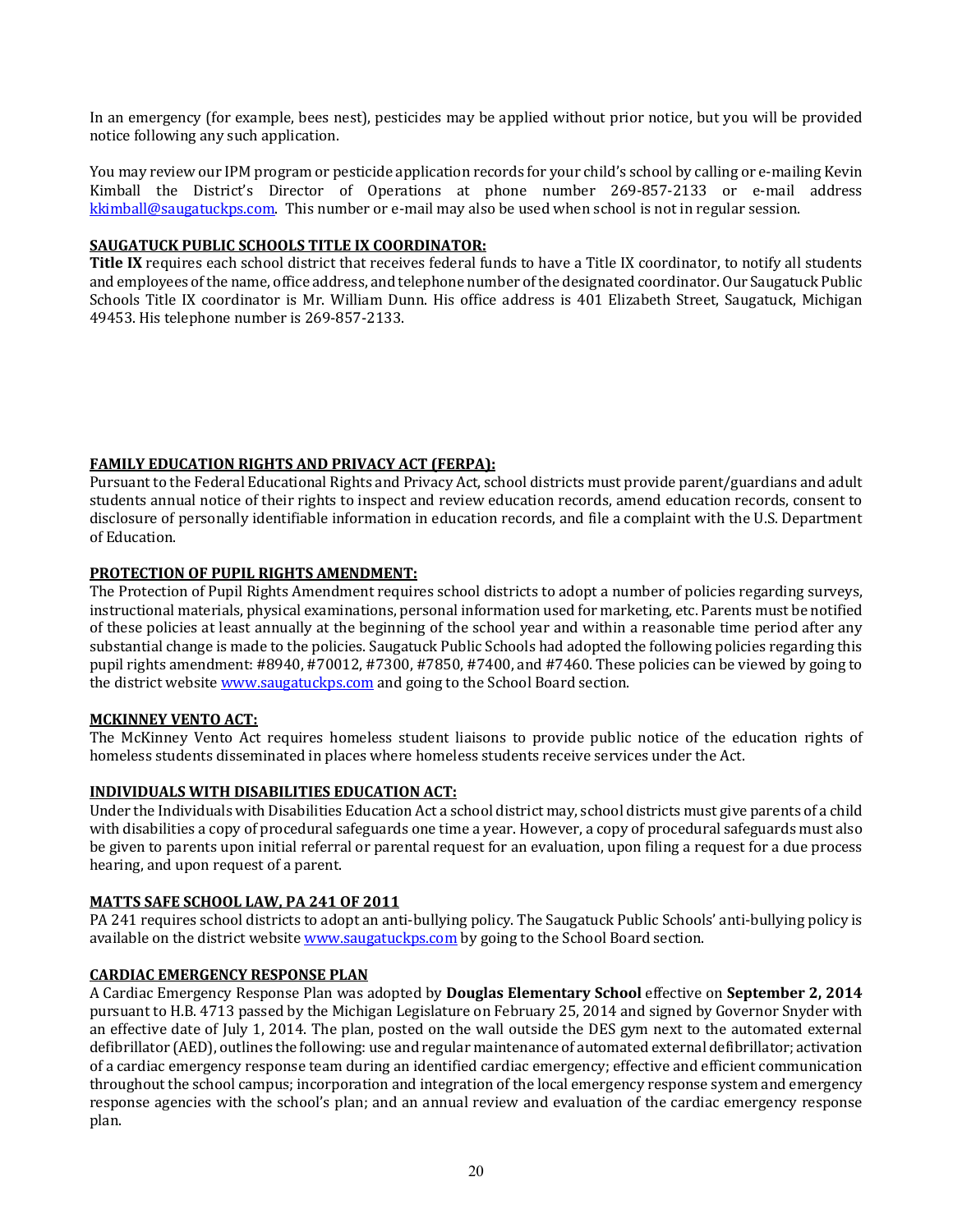# **ANAPHYLAXIS POLICY**

Douglas Elementary School personnel are committed to providing a safe environment for students. With the incidence of allergic reactions rising nationally, our school has adopted the following policy:

Prevention:

Several efforts have been made to protect students from potential allergens. Names of students with allergies are listed on the medicine cabinet in the office.

Douglas Elementary School provides school menus in advance to all parents. 2 doses of epinephrine are located in the office. 2 doses of epinephrine are located in the AED case outside of the gym. All DES office staff are trained to recognize the signs of an allergic reaction and administer antihistamines and epinephrine. Parents of students with severe allergies have the right to request the school consider an Individual Health Plan, Emergency Care Plan, or 504 Plan for their student.

School Team:

The school team trained to assist students having an allergic reaction include the office assistants and the building principal. All DES staff are required to complete a brief online training module outlining the signs and symptoms of anaphylaxis. Teachers, paraprofessionals, volunteers, etc. should bring students showing signs of an allergic reaction directly to the office for evaluation.